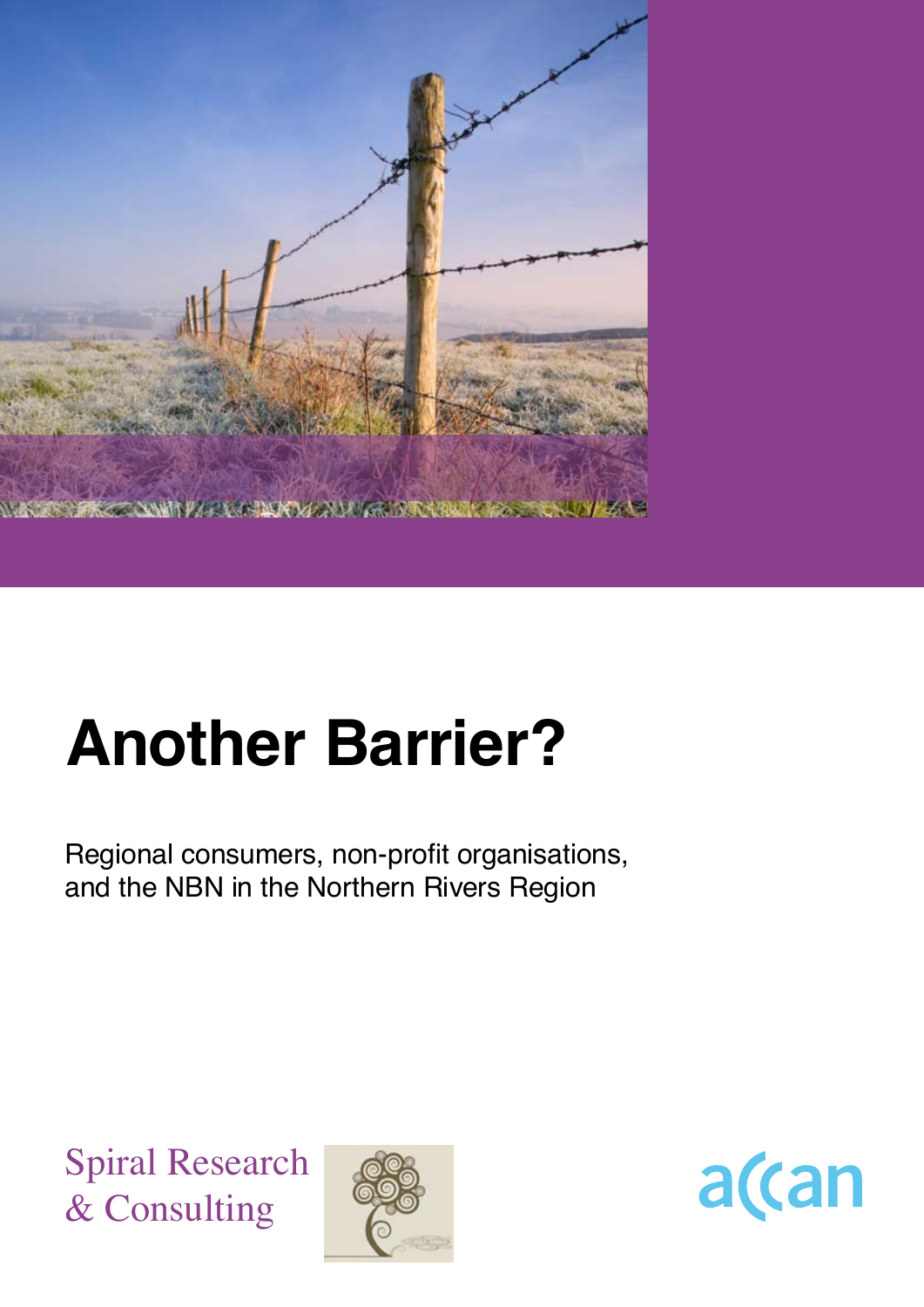Spiral Research & Consulting



a(can

# Another Barrier?

Regional consumers, non-profit organisations, and the NBN in the Northern Rivers Region

Supported by a grant from the Australian Communications Consumer Action Network (ACCAN).

Published in 2011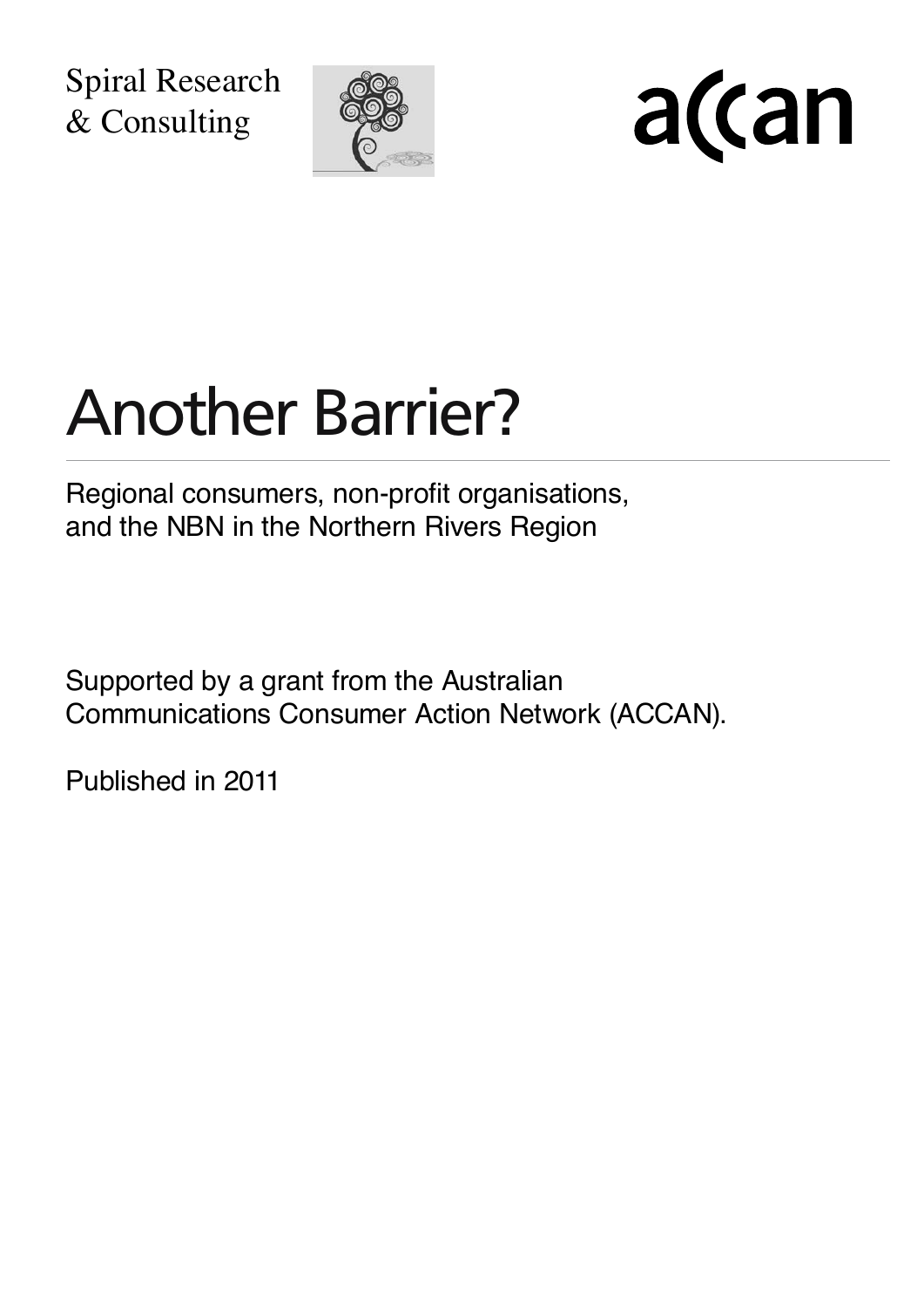This project is supported by the Australian Communication Consumer Action Network's Grants Scheme. As the peak consumer representation body in communications, ACCAN awards grants each year to research and advocacy projects that align with its goal of available, accessible and affordable communications for all Australians. ACCAN's activities are supported by funding from the Commonwealth Department of Broadband, Communications and the Digital Economy. Visit www.accan.org.au for more information.

#### **Danielle Notara Spiral Research and Consulting**

E-mail: spiralresearchandconsulting@gmail.com

#### **Australian Communications Consumer Action Network**

Website: www.accan.org.au E-mail: grants@accan.org.au Telephone: +61 2 9288 4000; TTY: +61 2 9281 5322

Published in 2011 ISBN 978-1-921974-00-7 Cover image: © iStockphoto.com/accan

This work is copyright, licensed under the Creative Commons Attribution 3.0 Australia Licence. You are free to cite, copy, communicate and adapt this work, so long as you attribute "Danielle Notara, Spiral Research and Consulting, supported by a grant from the Australian Communications Consumer Action Network". To view a copy of this license, visit http://creativecommons.org/licenses/by/3.0/au.

#### This work can be cited as:

Notara, D, Spiral Research and Consulting 2011, *Another Barrier? Regional consumers, not-for-profit organisations, and the NBN in the Northern Rivers Region*, Australian Communications Consumer Action Network, Sydney.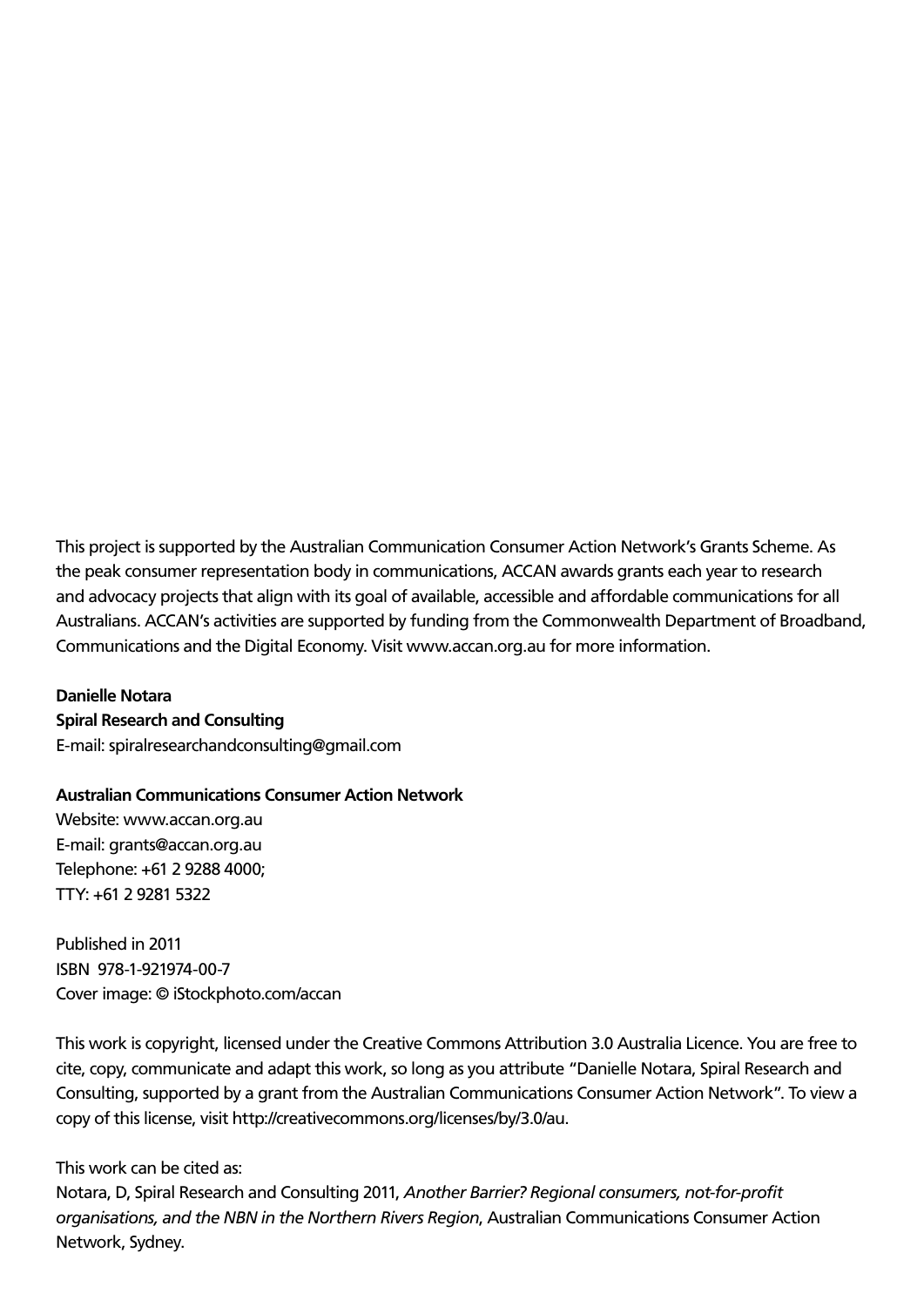# **Contents**

| 1.1 |                                                                        |  |
|-----|------------------------------------------------------------------------|--|
| 1.2 |                                                                        |  |
|     |                                                                        |  |
| 2.1 |                                                                        |  |
|     |                                                                        |  |
| 3.1 | Brokering ICTs: Disadvantaged and Vulnerable Consumers are             |  |
|     |                                                                        |  |
| 3.2 | Preparing to enter the 'E-Community': How Non-Profit Organisations     |  |
|     | are using ICTs to work with disadvantaged and vulnerable consumers  19 |  |
| 3.3 | Availability of Communications Technology: The basics before           |  |
|     |                                                                        |  |
| 3.4 | Into the NBN Future: Recognising and supporting the non-profit         |  |
|     |                                                                        |  |
|     |                                                                        |  |
| 4.1 |                                                                        |  |
| 4.2 |                                                                        |  |
| 4.3 |                                                                        |  |
| 4.4 |                                                                        |  |
| 4.5 |                                                                        |  |
| 4.6 |                                                                        |  |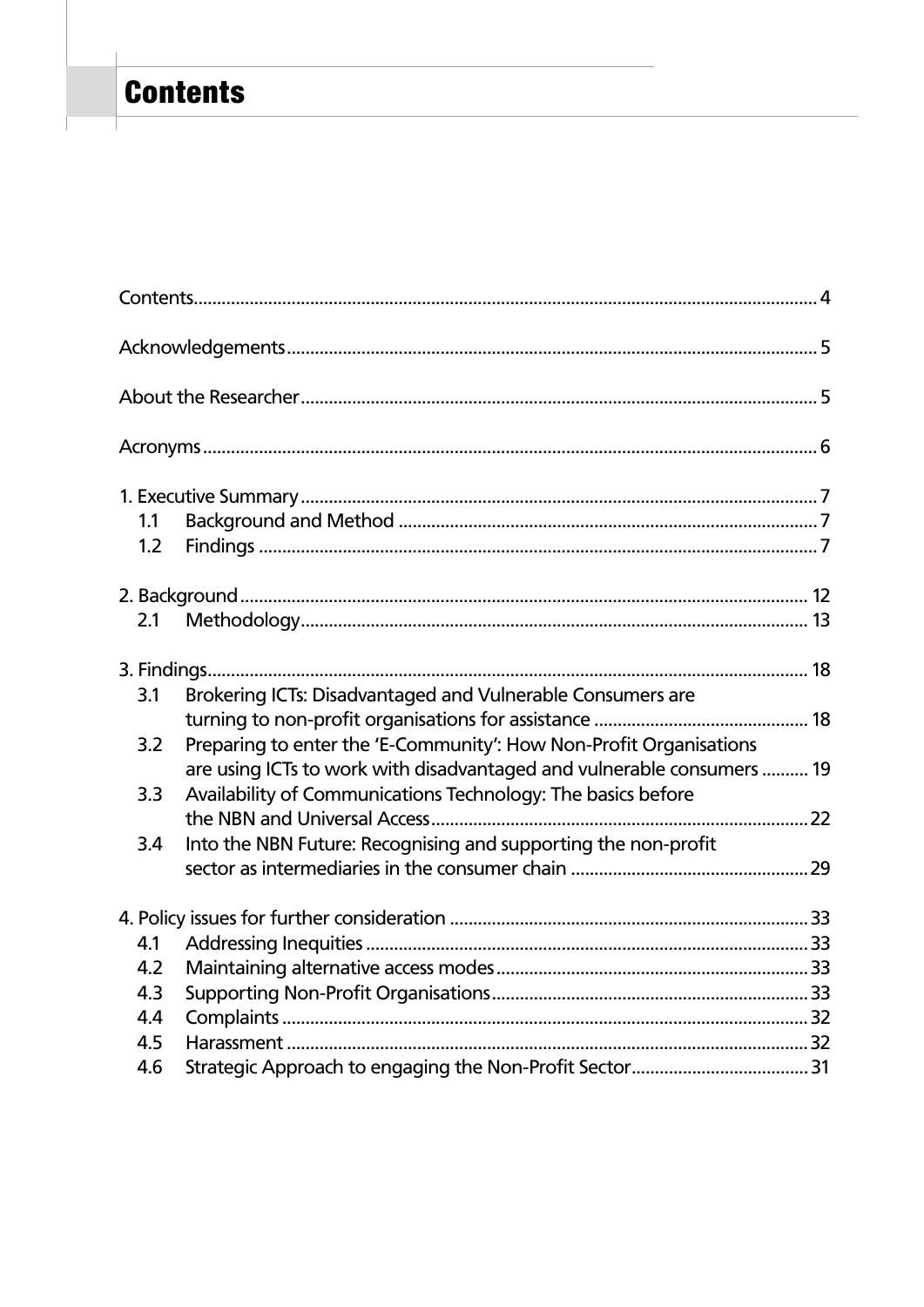The researcher would like to acknowledge and pay respects to the Bundjalung, Arakwal, Gumbaingirr and Yaegel peoples who are the traditional custodians of the land that comprises the Northern Rivers region of NSW.

The researcher would like to thank ACCAN's Research and Grants team for their ongoing support and input to this project. A special thanks also goes to Eva Cox, Ethics and Methodology Consultant on this project, and mentor of many years. Finally, many thanks go to all of the representatives of non-profit organisations who took time to take part in the research.

## **About the Researcher**

Danielle Notara is an independent researcher, who founded Spiral Research and Consulting in 2010 to conduct project work specialising in social justice issues. Danielle has worked on research projects for Homeless NSW/ACT, Newtown Neighbourhood Centre and was Policy and Research Officer for the Consumers' Telecommunications Network. In 2009, Danielle moved to the Northern Rivers to open the Lismore Women's Resource Centre in the role of Project Officer. In this time Danielle has had the opportunity to juxtapose experiences of policy at a peak level, with the workings of the community sector on the ground, and in a regional area.

With a strong interest in women's issues, Danielle has served on the Board of the Central Coast Community Women's Health Centre and is Secretary of the Lismore and District Women's Health Centre. Danielle holds a Bachelor of Arts in Communications (Social Inquiry) from the University of Technology Sydney and is currently completing a Masters of International and Community Development from Deakin University.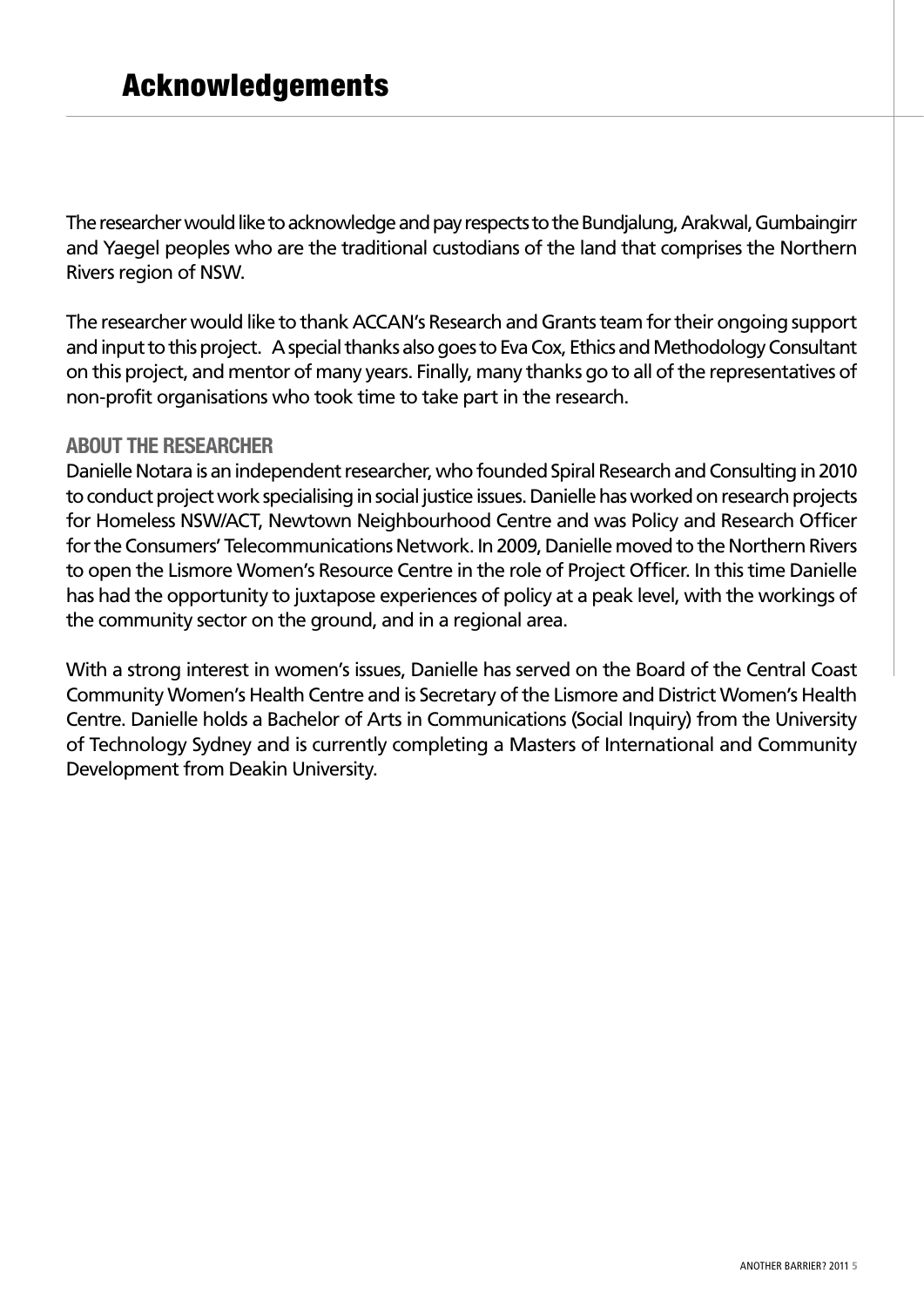# Acronyms

| <b>ACCAN</b>   | <b>Australian Communications and Consumer Action Network</b>    |
|----------------|-----------------------------------------------------------------|
| <b>ACCC</b>    | <b>Australian Competition and Consumer Commission</b>           |
| <b>ACMA</b>    | <b>Australian Communications and Media Authority</b>            |
| <b>ACOSS</b>   | <b>Australian Council of Social Services</b>                    |
| <b>BOCSAR</b>  | <b>Bureau of Crime Statistics and Research</b>                  |
| <b>CTN</b>     | <b>Consumer's Telecommunications Network</b>                    |
| <b>CUA</b>     | Connecting up Australia                                         |
| <b>DBCDE</b>   | Dep. of Broadband Communications and the Digital Economy        |
| <b>FaCSHIA</b> | Families and Community Services, Housing and Indigenous Affairs |
| <b>ICTs</b>    | Information and Communication Technologies                      |
| <b>ISOC-AU</b> | Internet Society of Australia                                   |
| <b>NBN</b>     | National Broadband Network                                      |
| <b>NCOSS</b>   | New South Wales Council of Social Services                      |
| <b>RTR</b>     | Regional Telecommunications Review                              |
| <b>TIO</b>     | <b>Telecommunications Industry Ombudsman</b>                    |
| <b>USO</b>     | Universal Service Obligation                                    |
|                |                                                                 |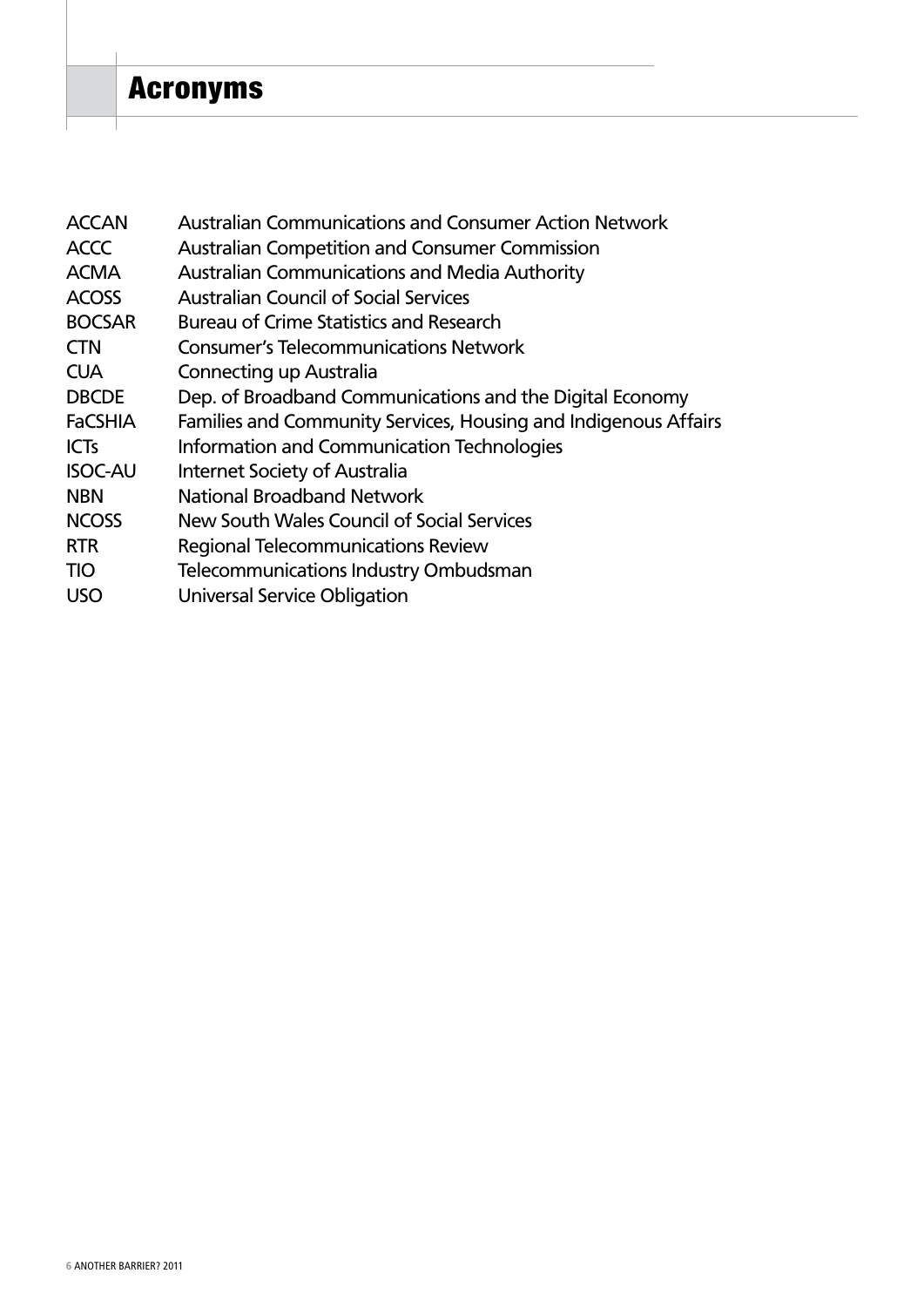**THE ACCE IS A SUMBER AND THE ACCE SET AND THE ACCE SET AND THE ACCE SIDE CONSUMERS IN CONSUMERS IN COMMUNICATION TO COMMUNICATION TO COMMUNICATION SUMPTING A SURVEY ORGANISATIONS. The report also provides insights into th**  $\blacksquare$  his report provides a snapshot of the realities and challenges disadvantaged and vulnerable consumers in the Northern Rivers region of NSW face in accessing information and communication technology; in particular through their relationships with non-profit organisations. The report also provides insights into the issues of access, affordability and

## **1.1 Background and Method**

In regional areas, high unemployment rates, social isolation, lack of public transport and affordable housing, and a range of social issues can affect vulnerable and disadvantaged consumers. As a result, people rely heavily on support services, particularly the non-profit sector, for survival. Moving into the NBN era, there is potential to improve the functioning of the non-profit sector and outcomes for consumers by effective and equitable delivery of services through communications technology.

The Northern Rivers Region was chosen as the location for the study due to the high concentration of disadvantaged and vulnerable consumers living in the area and accessing the non-profit sector. Twenty in-depth interviews were conducted with non-profit organisations representing a broad cross sample of the community (delivering services to women, young people, older people, people with a hearing impairment, people with a vision impairment, Aboriginal and Torres Strait Islanders, homeless people, people in the legal system, people who are victims of domestic violence and other vulnerable consumer groups).

The organisations were asked about their current use of technology, the use of technology by their clients, and their opinions on the potential of the NBN to impact upon their services and clients. What evolved is a unique, on the ground account of how regional non-profit organisations and their clients are currently faring in relation to communications technology, and are likely to fare in the digitally enabled society facilitated by high-speed broadband and the NBN. Using a qualitative approach, the findings tap into the rich source of experiences of a community reliant on its non-profit service providers. The responses of organisations are honest and frank; their voices are captured throughout the report as vignettes.

#### **1.2 Findings**

• Brokering ICTs: disadvantaged and vulnerable consumers are turning to non-profit organisations for assistance, and these organisations are themselves struggling to keep up with technology.

Disadvantaged and vulnerable consumers in the Northern Rivers Region are increasingly relying on non-profit organisations to assist them when engaging with ICT. Community workers are noticing an increase in the amount of time spent assisting clients with accessing information online, and downloading, researching and collating information for disadvantaged and vulnerable clients. These activities that non-profit organisations describe as becoming a core part of their work can be summed up as 'ICT brokerage'.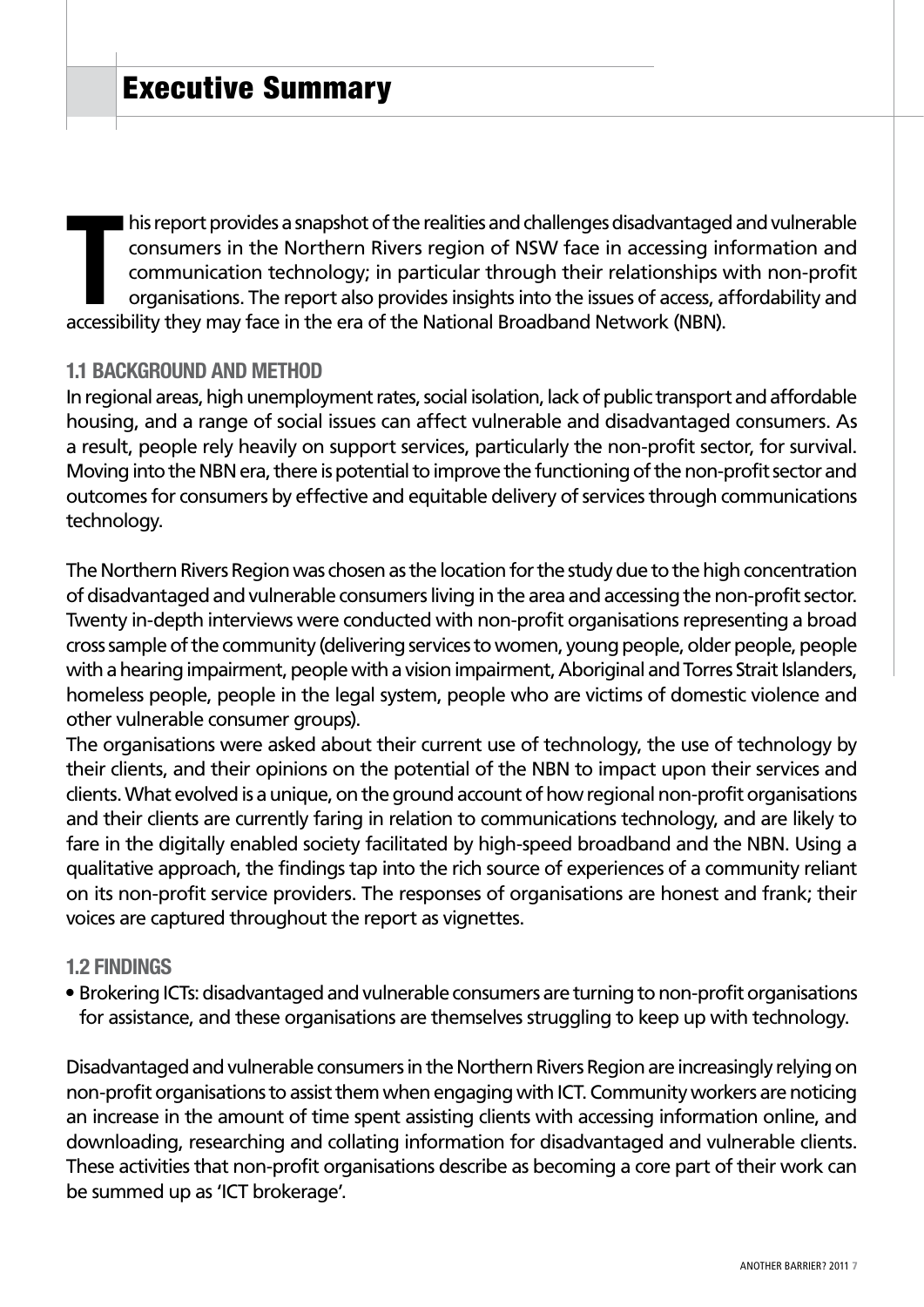Essentially this process of brokering ICT requires a certain level of skill, time and resources from non-profit organisations. Presently many organisations are attempting to fill this gap with the resources currently available to them, however the skills of staff to deliver ICT access and training to disadvantaged and vulnerable consumers are discussed by many non-profit organisations as barriers to delivering services to clients via ICTs.

• Basic connectivity and service performance: will the NBN address these issues soon?

Although this research focused on the affordability, accessibility and availability of services on the National Broadband Network, discussion consistently returned to the lack of infrastructure currently available in the region. Non-profit Organisations are not talking in terms of the impact of a highspeed broadband network for disadvantaged and vulnerable consumers; they are still caught up with basic connectivity and performance issues. There is concern about a widening of the digital divide if current inequities in availability are not soon addressed by better coverage.

• ICT issues relate to broader, often more pressing issues.

Disadvantaged and vulnerable consumers in the Northern Rivers Region also do not value ICT highly as a priority of need. Competing priorities such as secure housing, employment, health concerns and caring for children override the need for access to ICTs. The result is that a digital divide compounds a wider disadvantage already experienced in people's lives.

• Affordability is a major issue.

Affordability of communications services was also a major concern, from hardware and devices to access to networks and the services delivered over them. As a result, contacting and maintaining communication with clients was a challenge identified by many of the non-profit organisations interviewed. In a society that is increasingly digitally enabled, barriers to accessing ICTs can effectively act as barriers to accessing the community services that disadvantaged and vulnerable communities rely on.

• Digital literacy must be addressed.

These issues raised above are then coupled with a lack of skills and confidence in the area of digital literacy. In cases where consumers were able to access technology, there were challenges in being able to use what was available.

• The great potential of non-profits in the digital economy

Looking to the future for the NBN includes recognising that non-profit sector organisations are intermediaries in the consumer chain. The needs of non-profit organisations must be considered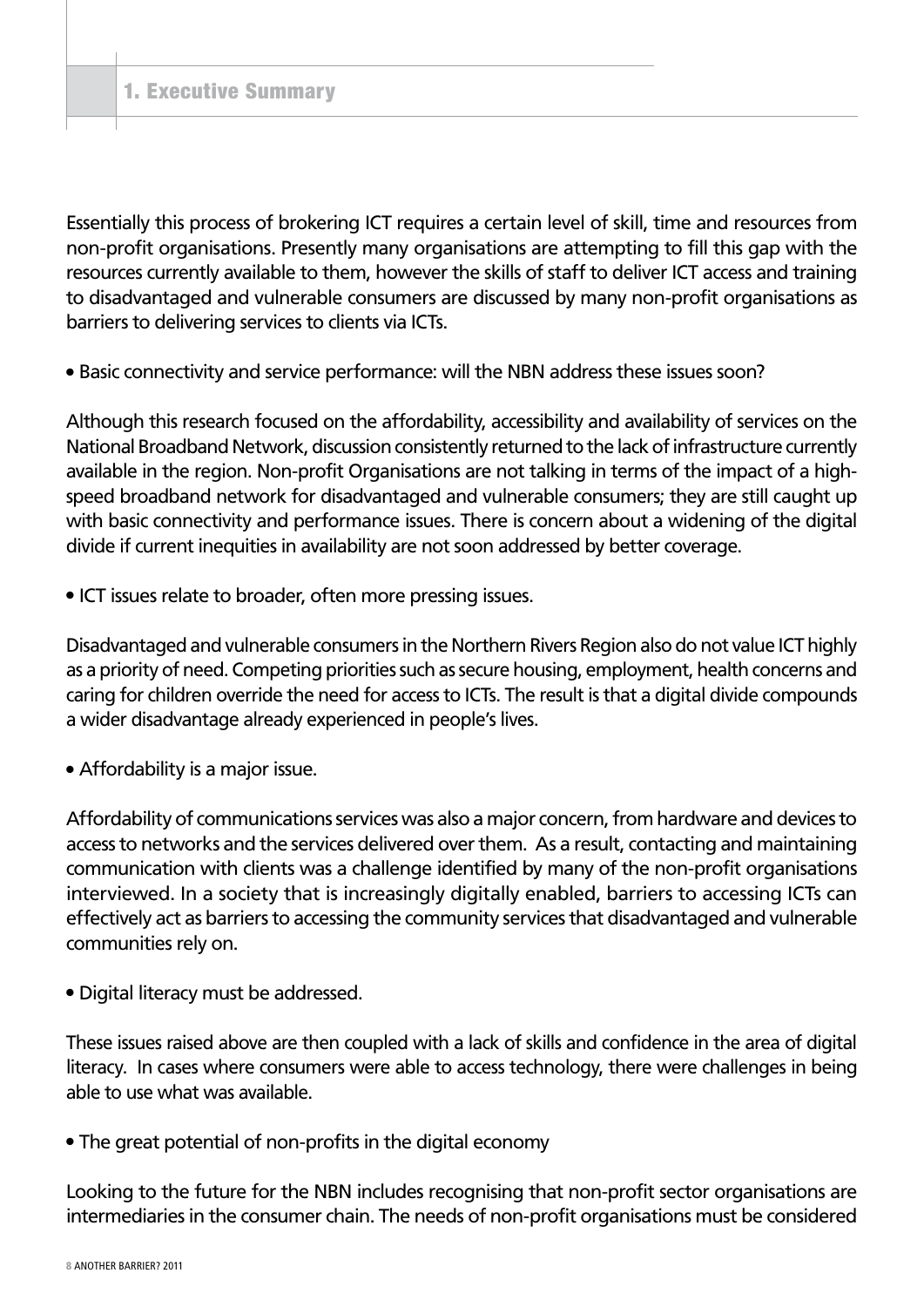as part of the solution to empowering disadvantaged and vulnerable consumers in regional areas because it is with these services that consumers have regular and ongoing contact and relationships. Support must be given in the way of funding, training and assistance to broker ICTs and the NBN to ensure disadvantaged and vulnerable consumers can become empowered communications consumers.

# **Key policy issues for consideration**

- The findings of this report should be used to contribute to awareness of the unique issues affecting regional disadvantaged and vulnerable consumers and to ensure that the needs of this group are advocated for in the development of policy around high-speed broadband and other next generation networks.
- It should remain standard practice for the government and the non-profit community sector to provide the alternative for people to:
	- Receive information in hard-copy
	- Communicate with organisations using traditional methods i.e. the opportunity speak to a representative in person
	- Not be forced into online only services
- Government funding bodies must recognise brokering ICT as part of the critical role non-profit organisations play in providing services to disadvantaged and vulnerable consumers. This can take place by ensuring:
	- Funding is made available specific to ensuring that non-profit organisations have the necessary ICT hardware and software.
	- Specific funding is made available to assist non-profit organisations to train their staff in ICT skills and use.
	- In the funding process for non-profits, organisations are asked to consider what resources need to be allocated specifically to ICT, including as part of project work, and the time to be spent using ICTs by community workers both independently and also to assist clients.
	- Non-profit organisations should clearly communicate any use of ICTs in the job descriptions of their workers
	- Training bodies and institutions that prepare community sector workers include ICT skill development, and the ability to train others, as core components of curriculum.
- Ensuring that the process of making a complaint about a communications service is accessible and inclusive for disadvantaged and vulnerable consumers in regional areas. This may be done by industry and the TIO better capturing and considering the demographics of consumers who are making complaints so their services can be tailored further. Industry and the TIO may also consider the role non-profit organisations play in advocating on behalf of disadvantaged and vulnerable consumers in regional areas, in reviewing how it delivers community education and services to this sector.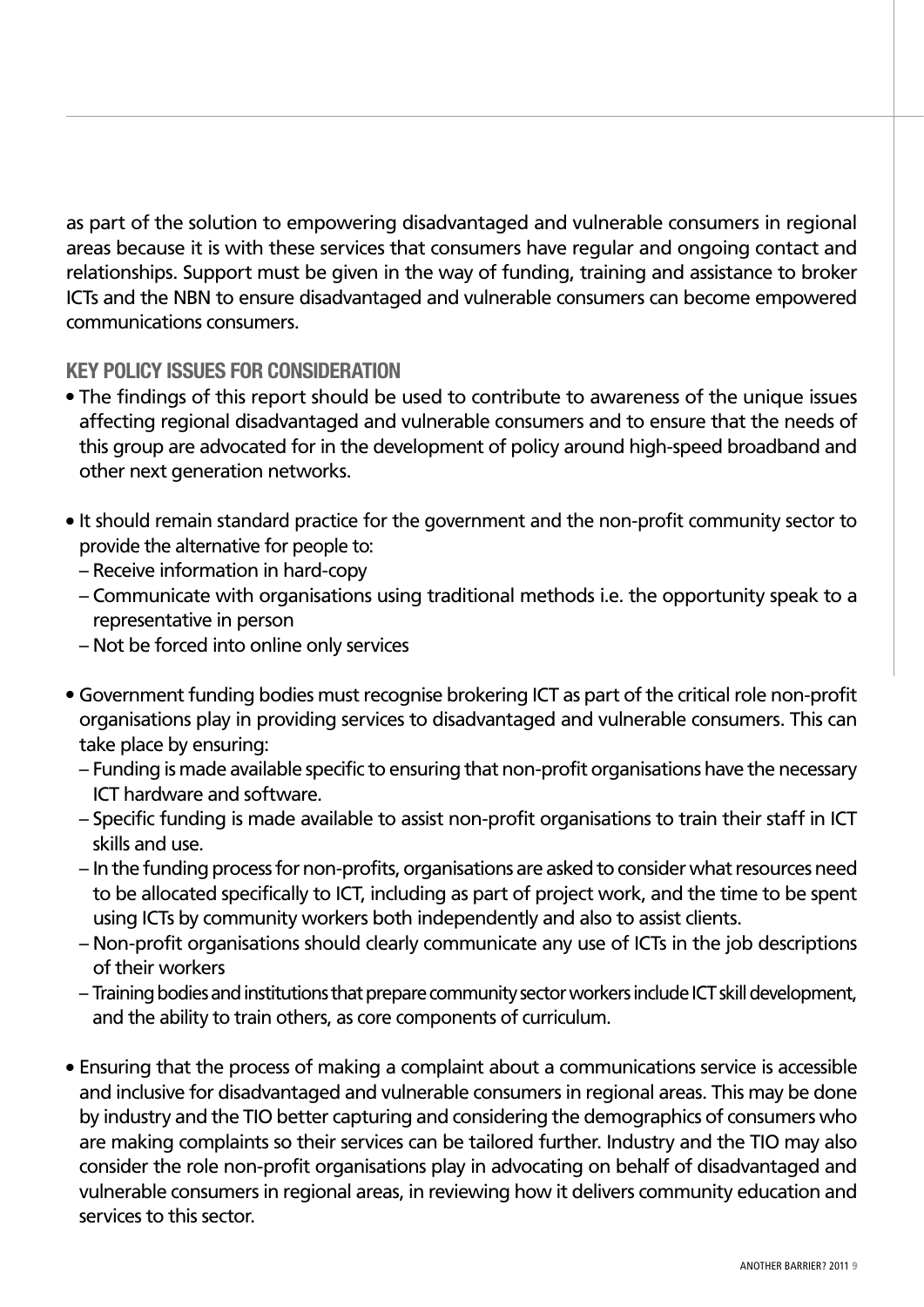- Community education needs to take place within the non-profit sector about protections available to disadvantaged and vulnerable consumers under the Telecommunications Consumer Protection Code and other policy instruments. ACCAN is in a position to work with other peak bodies such as ACOSS and the Women's Refuge Movement to coordinate a community awareness campaign about communications consumer rights.
- The findings of this report should be considered by stakeholders in the communications industry as evidence that, under the NBN, non-profits will be acting as brokers of ICT. As such a cross-sector approach must be taken which includes engaging strategically with all levels of government and the community sector to establish a means for supporting non-profits to assist disadvantaged and vulnerable consumers.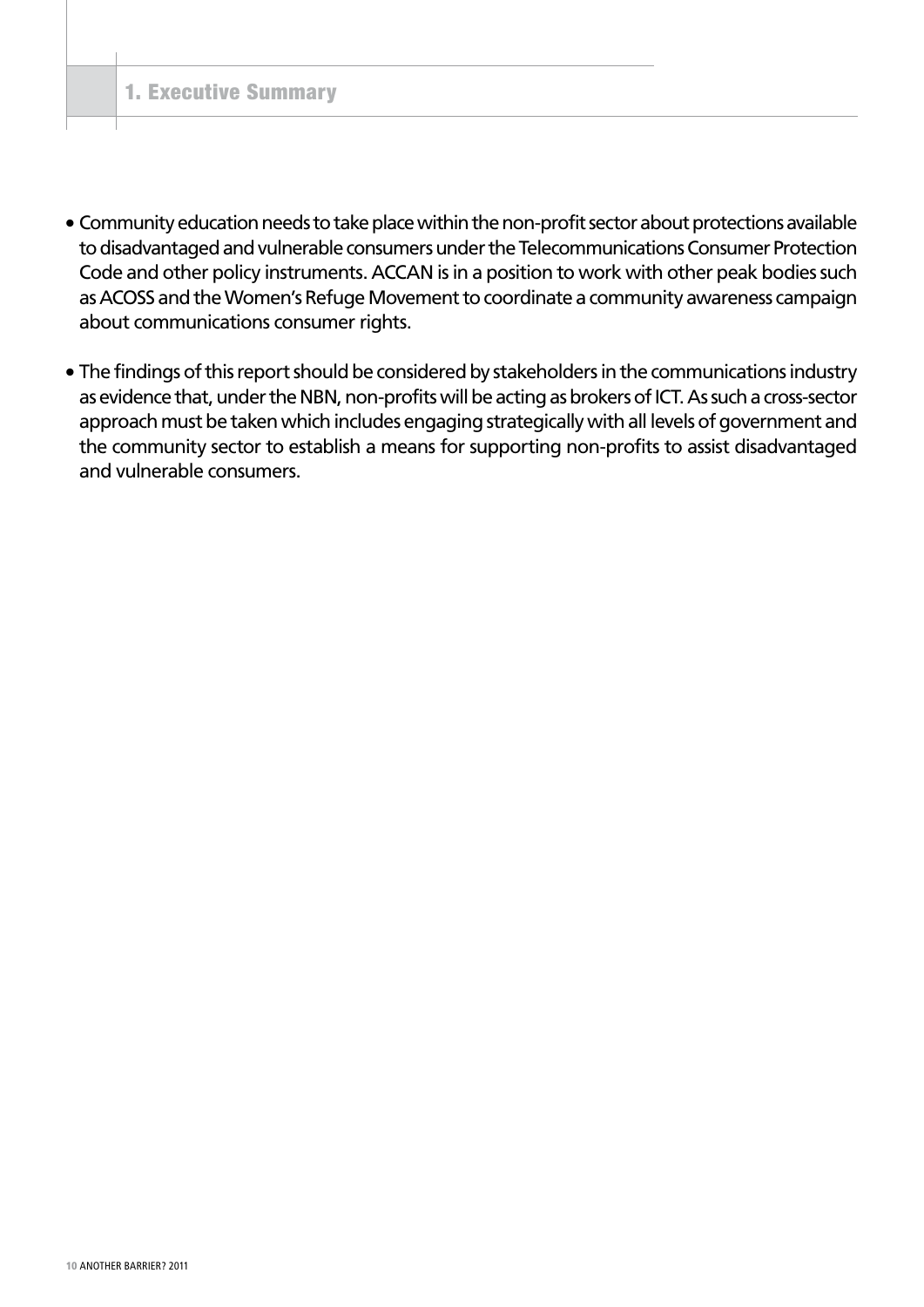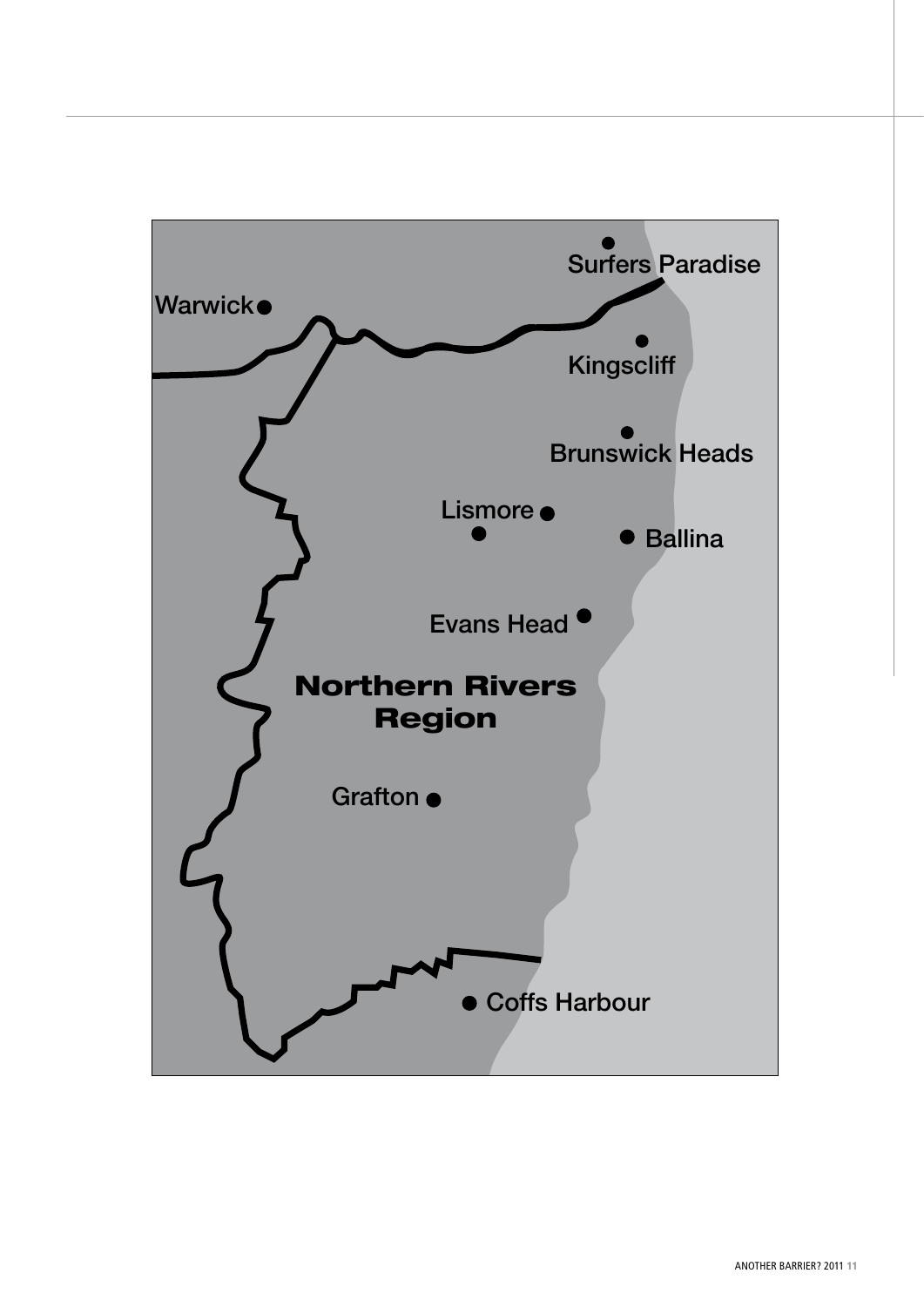tudies have been conducted to date which explore the capacities of disadvantaged and<br>
vulnerable consumers to access and use ICTs, sometimes described using such terms as 'digital<br>
literacy' (ACMA, 2009), the 'digital divi tudies have been conducted to date which explore the capacities of disadvantaged and vulnerable consumers to access and use ICTs, sometimes described using such terms as 'digital literacy' (ACMA, 2009), the 'digital divide' (Blanchard et al. 2007) and 'digital inclusion/ exclusion' (Eardley et al. 2009). Research has been conducted to assess the potential with disabilities (CTN & MAA, 2008; ACCAN, 2010a). It is widely acknowledged and quantified that access is unequally distributed, with a strong correlation between individual income, socioeconomic status, and access (CCI Digital Futures, 2009; ABS, 2009; ACCAN, 2009).

These trends and implications thereof are further exacerbated for disadvantaged and vulnerable consumers living in regional areas. It is here that factors such as high unemployment, lack of public transport, isolation, less availability of essential services, poor mobile coverage and a small choice of ICT service providers can mean a compound disadvantage.

A recent report commissioned by Telstra's Low Income Measures Assessment Committee consists of a review of key literature on access and affordability for low-income and disadvantaged groups (Eardley et al. 2009). People living in rural and remote areas, Indigenous Australians, transient and homeless people, unemployed people and low-income families, aged pensioners and older persons, people with a disability and culturally and linguistically diverse people were all identified as facing significant challenges regarding access and affordability of communications services.

The experiences of these groups of consumers must be taken into account and their voices heard in policy debates. By highlighting that living in a regional area serves to compound the disadvantage experienced by consumers, especially in relation to communications technology, this research will develop the evidence base to ensure the needs of regional and vulnerable consumers are served in the era of the NBN.

Traditionally the non-profit sector has been relied upon when accessing essential services such as housing, transport, income support, counselling and advocacy. Now the new challenge to emerge is brokerage of information and communication technology as an essential service and a means of equality and quality of life.

The government, as the drivers of the NBN, acknowledge the role of the Non-Profit sector and envisage:

*"In the future e-community has the potential to enhance knowledge and understanding and enable community sector organisations to deliver services at significantly reduced costs resulting in a better informed and more collaborative society"* (DBCDE, 2010)

Research has highlighted the organisational capacity of non-profit organisations to adapt ICT as a means of improving productivity. Quantitative studies have been published detailing more broadly the use of ICTs by non-profits in accessing resources and information (Infoxchange, 2010).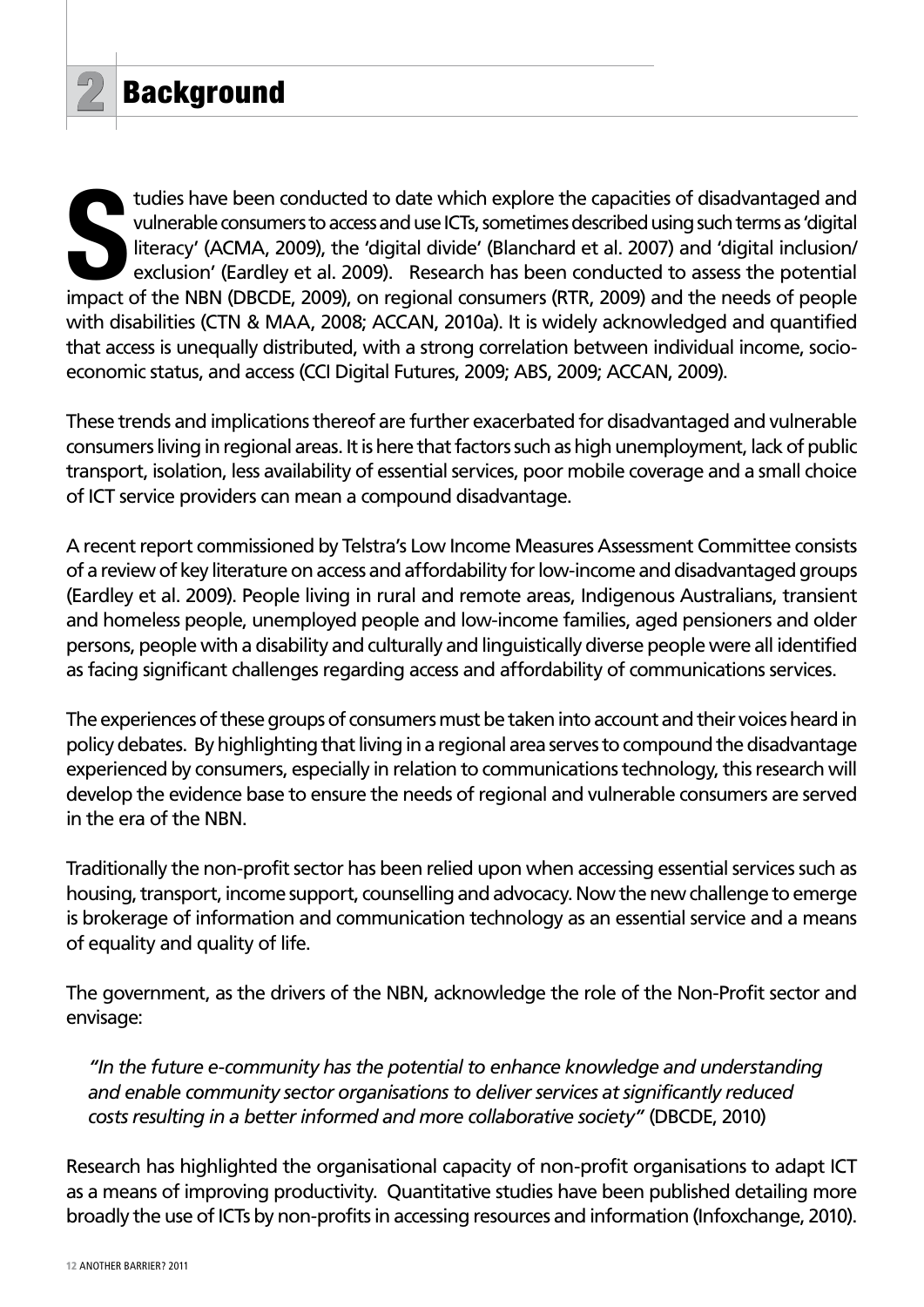Research has also considered the role of ICT in the non-profit sector (CUA, 2008), with regards to the formation of a National Non-profit ICT Coalition (Denison et al. 2007), and the use of ICT for civil engagement (Barraket, 2005). Again considering the needs of the non-profit sector, NCOSS (2008) completed a study, which outlined the cost for non-profits in taking up ICT and concluded that increased funding was necessary to ensure uptake. Infoxchange (2010) and Connecting Up Australia (2009) reached similar conclusions, with an emphasis on the need to promote to nonprofits to plan and invest in ICT plans.

It is documented that changing modes of delivery of services, information and social connection are likely to increase disadvantage, inequalities and dysfunction amongst those who have less access to e-community functions, whether through organisations or individually.

In the context of non-profits using and brokering communications technology, this research will fill a gap in the discussion especially in relation to regional areas and qualitative accounts of experiences there.

The value of this report is that it tells the stories of disadvantaged and vulnerable consumers through the eyes of those people on the frontline of delivering services. The voices of these people will be documented and their experiences heard, contributing to the development of an NBN that is truly universal, and an era that will mark advancement in the use of ICTs to ensure full participation for all in a digitally enabled society.

# **2.1 Methodology**

With the focus of the research on regional areas, the Northern Rivers Region was chosen as the location for research due to the high concentration of disadvantaged and vulnerable consumers living in the area.

A useful definition of a disadvantaged and vulnerable consumer comes from the Australian Competition and Consumer Commission (ACCC 2005) which states some consumers may be disadvantaged or vulnerable in some marketplace situations if they:

- $\bullet$  have a low income
- are from a non-English speaking background
- have a disability—intellectual, psychiatric, physical, sensory, neurological or a learning disability
- $\bullet$  have a serious or chronic illness
- have poor reading, writing and numerical skills
- are homeless
- $\bullet$  are very young
- <sup>l</sup> are old
- come from a remote area
- have an Indigenous background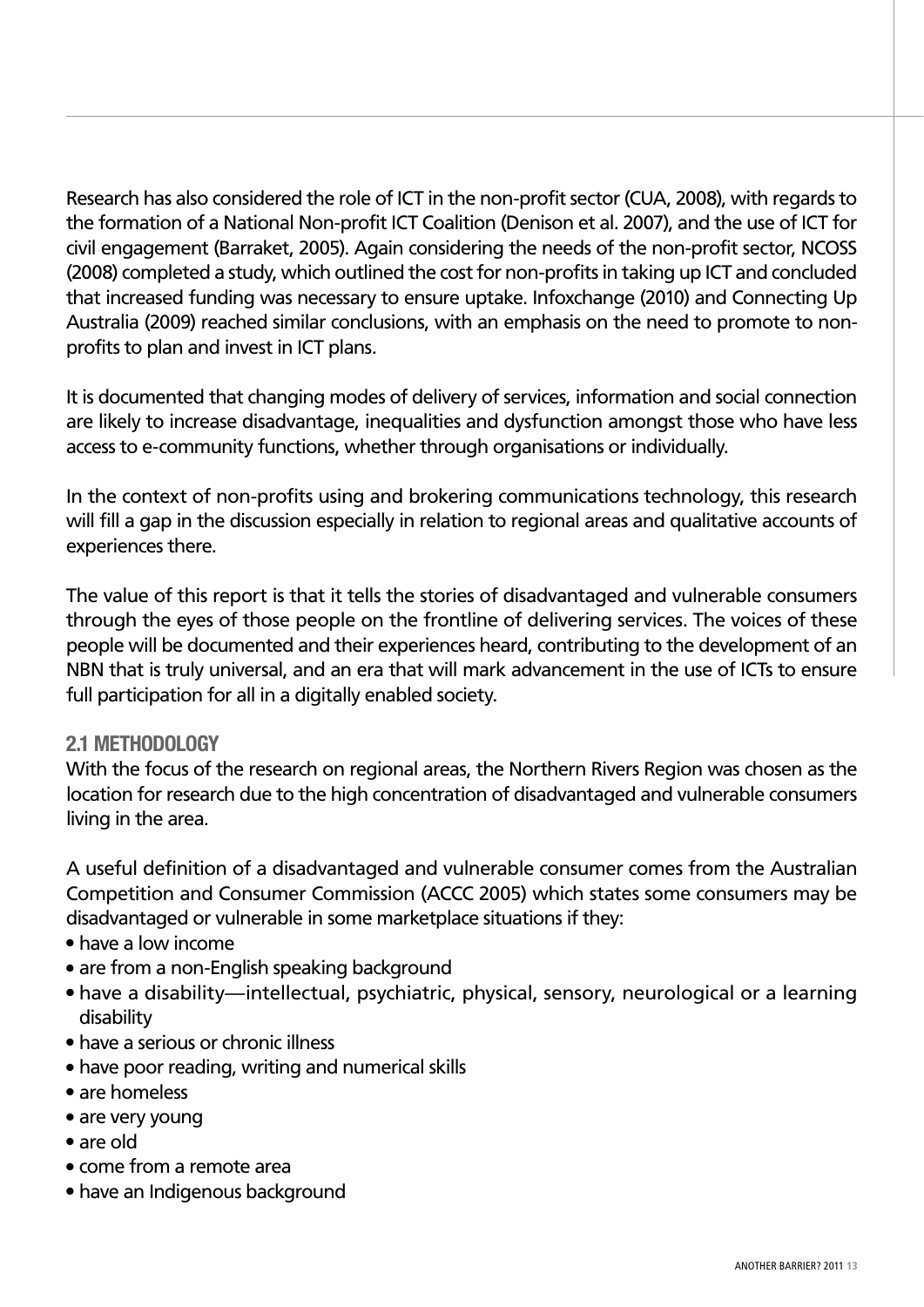The Northern Rivers Region is representative of many of these factors with higher proportions of children less than 14 years and aged people over 65, than the rest of New South Wales (ABS, 2006). Many residents suffer from social isolation a result of our regional settlement pattern, lack of transport, low socio\_economic status and lack of facilities and services (RDA, 2011). Based on the 2006 Census, the Richmond-Tweed Region had a total of 1765 people [1638 non Indigenous and 127 Indigenous] experiencing homelessness (Chamberlain and MacKenzie, 2009).

A Parliament of Australia Research Paper (2006), Poverty rates by electoral divisions, shows the Commonwealth Electoral Divisions of Page and Richmond (see map) are ranked 4th and 5th poorest in NSW with 20,627 and 19,259 people respectively living on less than 50% of median disposable household income. Again at the time of the 2006 census there were 18,584 Aboriginal people living in the Northern Rivers, representing 3.9% of the total population, and around 12.5% of the total Aboriginal population in NSW (NCAHS, 2010). This represents a significantly higher proportion of Aboriginal residents than NSW as a whole (2.1%). It is reported that 5% of the Lismore populations (2,146) have a profound or severe disability (Lismore Council, 2008). The Bureau of Crime Statistics and Research reported in 2008 that the area has the highest recorded incidences of domestic violence and of the 153 Local Government Areas in NSW, Lismore was in the highest quarter for Apprehend Violence Orders issued (BOCSAR, 2009).

A further focal point of the research is the relationship between non-profit organisations and these consumer groups, thus it is important to note the Northern Rivers Region has one of the highest welfare dependency rates in the country, with 46% of the adult population dependent on welfare (Hase et al. 2004). This indicates a high level of reliance on non-profit organisations to deliver services to people who are on such welfare payments such as disability and aged pensions, single parent payments and unemployment benefits. When referring to non-profit organisations throughout this research an internationally accepted definition was used determining a Non-Profit Organisation to:

- have an organised structure
- be institutionally separate from government
- reinvest all profit into the core mission of the organisation
- $\bullet$  be self-governing
- have voluntary membership only (FaCHSIA, 2008).

The Northern Rivers Region was further selected due to the researcher having already established networks within the community non-profit sector with which to access participants for the research. Twenty community organisations agreed to take part in a one-hour interview, with the identity of each organisation kept anonymous. These participants were chosen to cover a broad sample of disadvantaged and vulnerable consumers living in the area and included organisations which delivered services to: women, young people, older people, people with a hearing impairment, people with a vision impairment, Aboriginal and Torres Strait Islander People, gay, lesbian, bi, transgender and questioning people, families, homeless people, people in the legal system,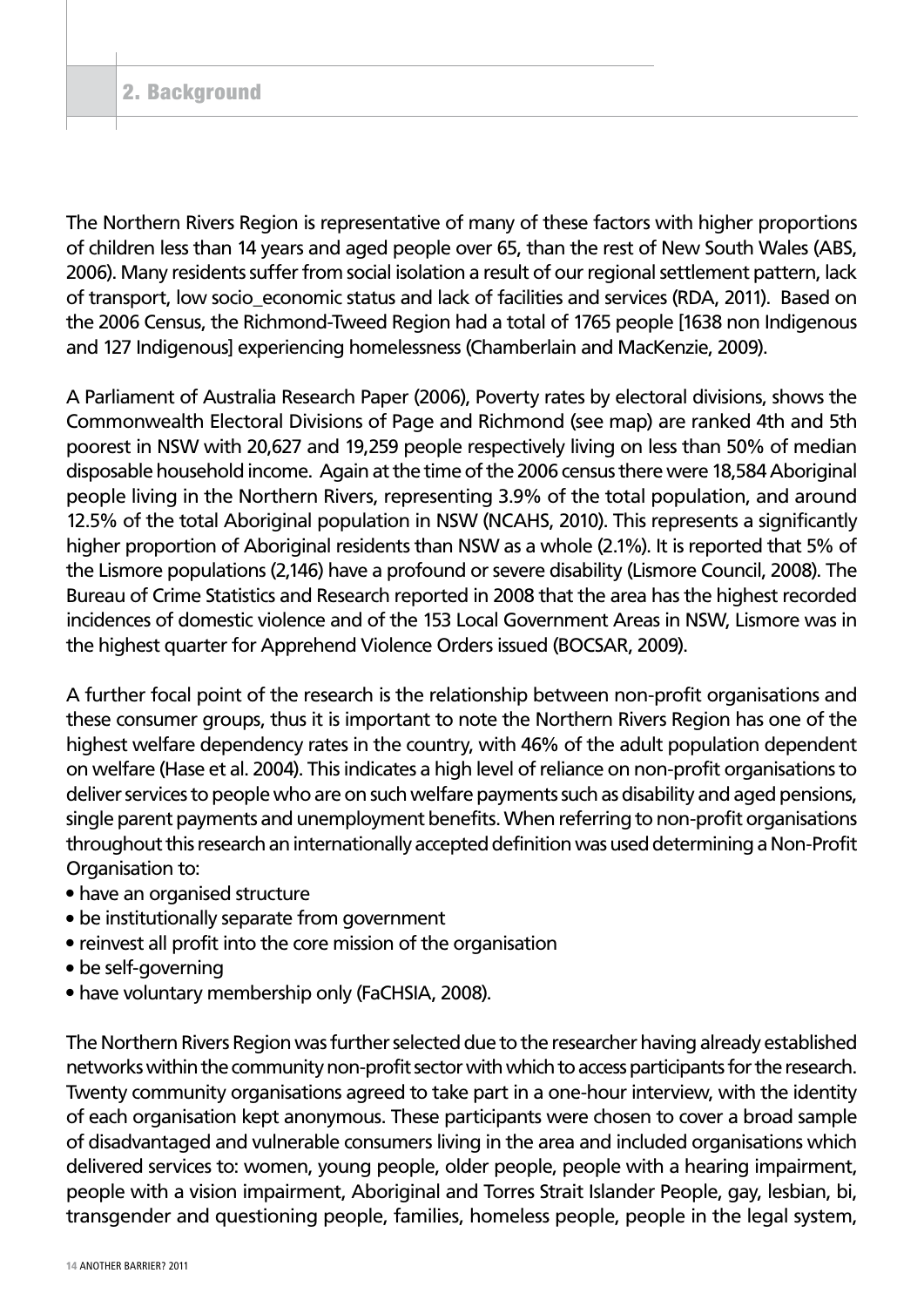people who are victims of domestic violence, people with mobility issues, low-income people, and culturally and linguistically diverse people.

A literature review was conducted to identify the research gap, the results of which informed the interview schedule and one-on-one interviews took place over a period of two months.

Careful ethical considerations were made to ensure that research participants did not disclose any personal details of their clients and were not asked to disclose any details that may adversely affect the funding of an organisation.

The findings were drawn from these interviews and have been presented in vignettes to capture the value of the firsthand accounts given by the representatives of organisations. To further illustrate the voices of the research participants and the experiences of their clients, case studies are also used in the report.

The report then presents a series of issues for further consideration, aimed at informing policy development that embodies the long-term interests of disadvantaged and vulnerable consumers in Regional Australia.

#### **References**

**ABS, 2009,** *Household Use of Information Technology*, Australia, 2008-09, viewed 10 August 2010, http://www.abs.gov.au/ausstats/abs@.nsf/mf/8146.0>.

**ACCC, 2005,** *Don't take advantage of disadvantage: a compliance guide for businesses dealing with disadvantaged or vulnerable consumers,* ACCC, viewed 8 September 2010, <http://www.accc. gov.au/content/index.phtml/itemId/704340>

**ACCAN, 2009,** *Future Consumer, Emergent Issues in Telecommunications and Convergent Media Communications and Media,* report prepared by R Sengara, S Humphreys, J Given, M McCutcheon, & C Milne, Australian Communication Consumer Action Network, Sydney.

**ACCAN, 2010a,** *Broadband Solutions for Consumers with Disabilities,* report prepared by J Slater, J Lindstrom & G Astbrink, Australian Communications Consumer Action Network, Sydney.

**ACCAN, 2010b,** *Response to the NBN Implementation Study*, Policy Submission

**ACMA, 2009,** *What is digital media literacy and why is it important?,* Australian Communications and Media Authority, viewed 10 August 2010, <http://www.acma. gov.au/WEB/STANDARD/ pc=PC\_311470>.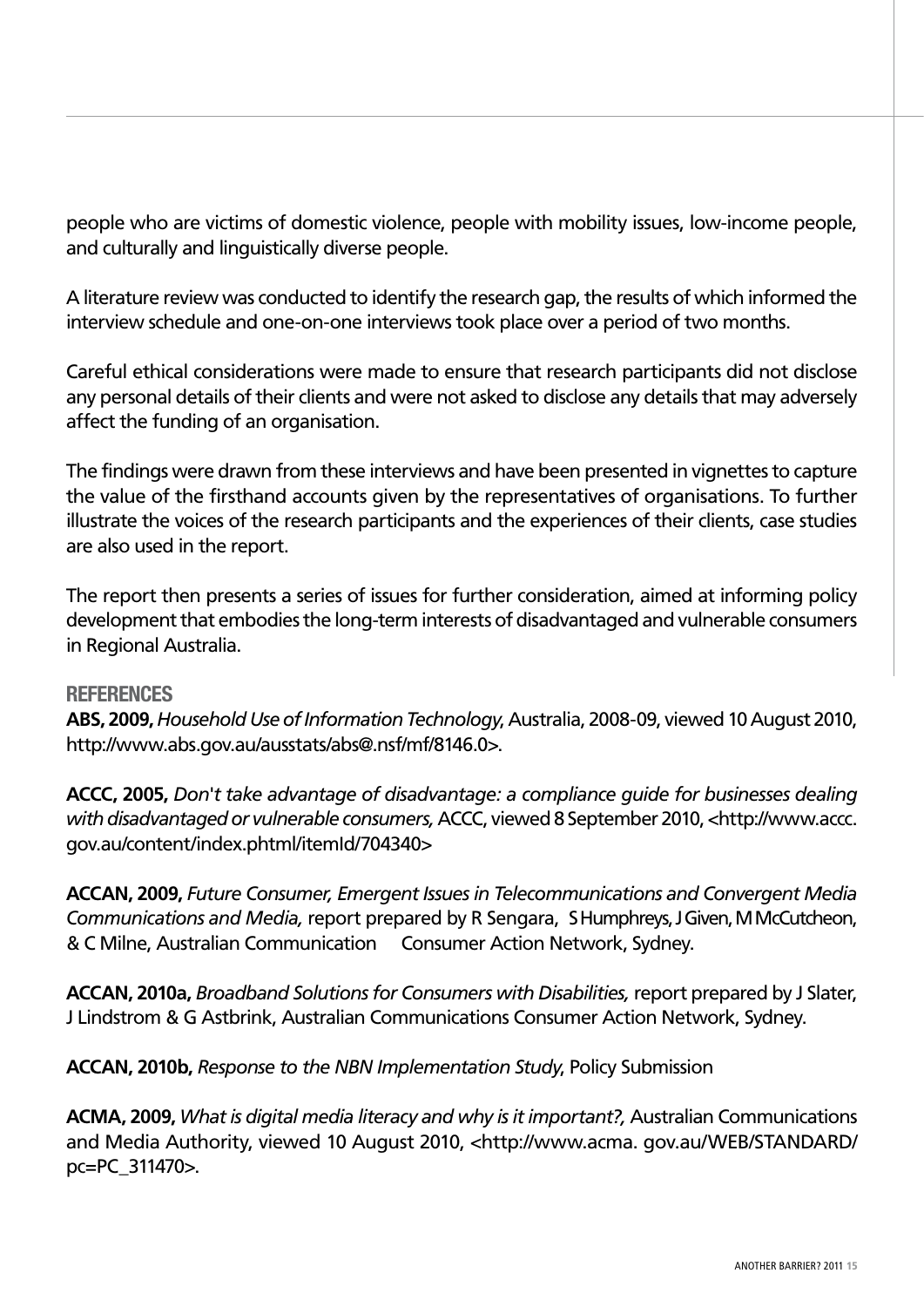**Barraket, J, 2005,** *'Online Opportunities for Civic Engagement? An Examination of Australian Third Sector Organisations on the Internet'*, Australian Journal of Emerging Technologies, vol. 3, no. 1, pp. 17-30.

**Blanchard, M, Metcalf, A & Burns, J, 2007,** *Bridging the Digital Divide: Creating opportunities for marginalised young people to get connected*, Inspire Foundation and Orygen Youth Health, Sydney.

**BOCSAR, 2008,***NSW Recorded Crime Statistics 2008,* NSW Bureau of Crime Statistics and Research, Sydney, viewed 8 September 2010 <http://www.ipc.nsw.gov.au/lawlink/bocsar/ll\_bocsar.nsf/pages/ bocsar\_mr\_rcs08>

**Chamberlain C, MacKenzie D 2009.***Counting the homeless 2006: New South Wales.* Cat. no. HOU204. Canberra: AIHW, viewed 15 September, 2010, <http://www.yaa.com.au/index.php?option=com\_c ontent&view=article&id=92:counting-the-homeless-2006-nsw&catid=22:otherpublications& Itemid=109>

**CTN & MAA 2008,** *Accessible Broadband for All Australians, Consumers Telecommunications Network and Media Access Australia,* Policy Paper, viewed 8 September, 2010,<www.ctnorg.au/ content.cfmLive=0&Content Type=Content&ContentID= 305>.

**CUA, 2009,** *Are We There Yet? Technological Capacity in Australia's Not-for-Profit Sector in 2008,* Connecting Up Australia, viewed 10 August 2010, <http://www.connectingup.org/documents/ CUA%20%20Are%20We%20There%20Yet%20-%202009%20-%20Final.pdf>

**DBCDE, 2009,** *Australia's Digital Economy Future Directions, Department of Broadband Communications*  and the Digital Economy, viewed 12 September 2010, <http://www.dbcde.gov.au/digital\_economy/ future directions of the digital economy/australias digital economy future directions>.

**DBCDE, 2010a,** *Realising Our Broadband Future Forum, Online Discussion Stream,* viewed 15 September 2010, <http://www.broadbandfuture.gov.au/streams.html>.

**DBCDE, 2010b,** *National Broadband Network Implementation Study, viewed 15 September,* <http:// www.dbcde.gov.au/broadband/national\_broadband\_network/national\_broadband\_network implementation\_study>

**Denison, T, Stillman, L and Johanson, G, 2007,** *'The Australian non–profit sector and the challenge of ICT',* First Monday, vol. 12, no. 5, viewed 8 September 2010, http://firstmonday.org/issues/ issue12\_5/denison/index.html>.

**Eardley, T, Bruce, J & Goggin G, 2009,** *Telecommunications and Community Wellbeing: A review of the literature on access and affordability for low-income and disadvantaged groups,* Social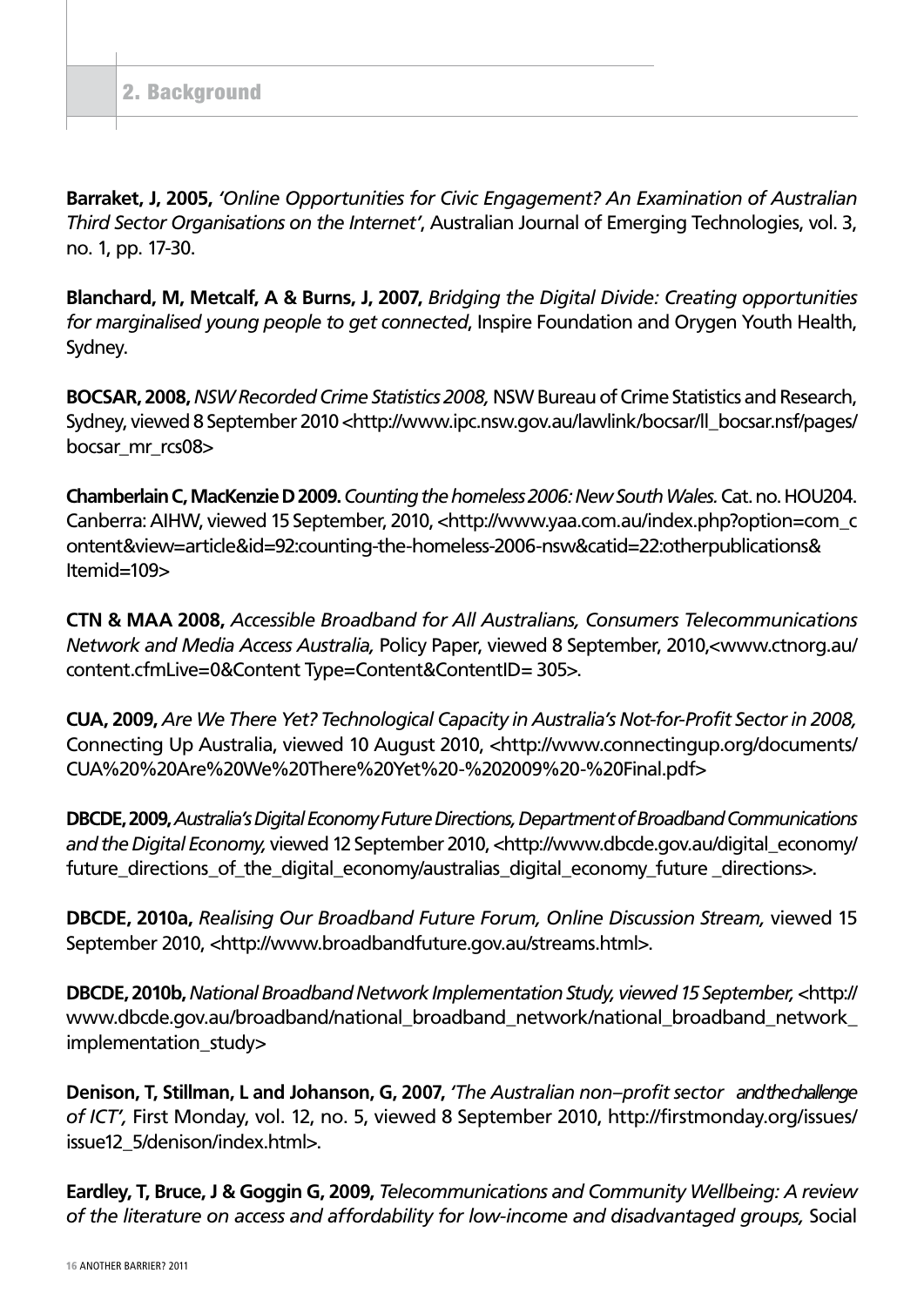Policy Research Centre and Journalism and Media Research Centre, University of New South Wales, Sydney.

**Ewing, S, Thomas, J & Schiessl, J, 2008,** *CCI Digital Future Report: The Internet in Australia,* Swinburne University of Technology, Melbourne.

**FaCSHIA, 2008,** *Relationship matters: not-for-profit community organisations and corporate community investment, Centre for Corporate Public Affairs, Sydney,* viewed August 2010 <http:// www.fahcsia.gov.au/sa/communities/pubs/documents/relationship\_matters/p1.htm#5>.

**Hase, S, Phelps, R, Saenger, H & Gordon-Thompson,** J 2004, *'Sun, surf and scrub: social disadvantage in communities in the Northern Rivers region of NSW',* The Australasian Journal of Business and Social Inquiry, vol. 2, no. 1, pp. 1-15.

**Infoxchange, 2010,** *Digital proficiency in small to medium Community Service Organisations,* Infoxchange Australia, Melbourne.

**ISOC-AU, 2008,** *Submission on Request for Proposals for a National Broadband N e t w o r k ,* Internet Society of Australia Policy Submission, viewed August 2010, <http://www.archive.dbcde. gov.au/2009/april/national\_broadband\_network/submissions/Internet\_Society\_of\_Australia.pdf  $\geq$ .

**Lismore City Council 2008,** *Lismore Local Government Area Fast Facts 2008,* viewed 20 September 2010, < http://www.lismore.nsw.gov.au/content/uploads/FASTFACT2006Census\_\_2\_.pdf

**NCOSS, 2008,** *Community Connexions Addressing Information and Communication Needs of the NSW NGO Human Service Sector,* report prepared by C Mahoney, New South Wales Council of Social Services, Sydney.

**NCAHS, 2008,***North Coast Area Health Profile. North Coast Area Health Service,Lismore,* viewed 20 September 2010, <http://www.ncahs.nsw.gov.au/health-profile/index.php?pageid=2691&siteid=234>

**Parliament of Australia,** *Poverty rates by electoral divisions, 2006,* Research Paper, 3 April 2009, no., 27, 2008-09, ISSN 1834-9854) viewed 20 September 2010, <http://www.aph.gov.au/library/ pubs/rp/2008-09/09rp27.pdf >

**RTR, 2009,** *Framework for the Future, Regional Telecommunications Review,* viewed 20 September 2010, < http://www.rtirc.gov.au/Report>.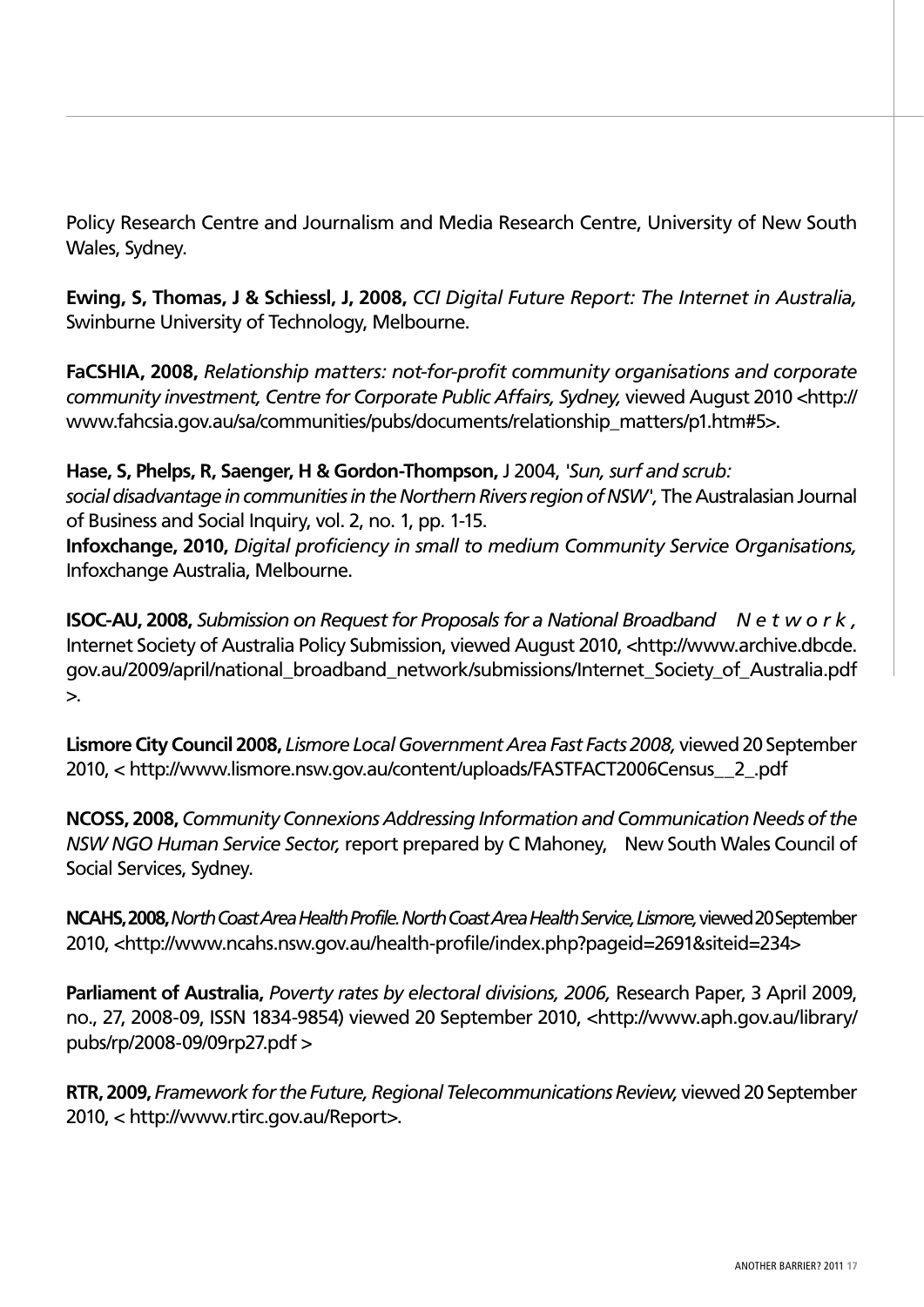

**Findings** 

# **3.1 Brokering ICTs: Disadvantaged and Vulnerable Consumers are turning to non-profit organisations for assistance**

#### **CASE STUDY**

**A community worker was conducting group work with clients and suggested there were certain**  web pages with information that could be really useful for the clients and encouraged them **to go away and do some research. Over the weeks the clients kept coming back to the group and the community worker would checked in and ask if they had gone online and had a look at the information - the clients kept replying no. It wasn't until after a few weeks and some questioning that the clients revealed to the community worker that they didn't even know how to turn a computer on and get on the Internet.**

The concept of assisting people with accessing the ICTs necessary to prevent digital exclusion, involves providing hardware, training and skills. Essentially this type of service is brokerage of ICTs. Whilst not using this term to describe it, the requests that non-profit organisations in the region are dealing with fit the description. Non-profit organisations tell of the increasing amount of time spent assisting clients with accessing information online:

*"Hours of time are spent when we need to be doing the real core stuff, dealing with huge issues. This is important for the client and it is important that they have that*  information so we never deny not getting it for them but we spend a lot of precious time *rumbling and trying to find out what form they need and where it is online."*

*"We as case managers spend a lot of time researching what other things are out there to assist clients but we don't really suggest they do it or assist them to do it. We use a lot of Internet looking for what other services and agencies are out there and their contact details. Sometimes it's printing off information to give to people. We never really tend to say this is the website, I just get the information and print it off for them."*

While assisting clients with accessing ICT is becoming a regular and common part of community workers roles, this portion of time spent by staff is not usually represented and documented in job descriptions:

*"Its not part of anyone's job description and what ends up happening like most things is that it is faster just to do it for them then train them in how to do it."*

Nor do the skills commonly associated with community sector jobs match those required to be training others in use of ICTs:

*"It is not really their role to train women in accessing the internet; it is not part of the*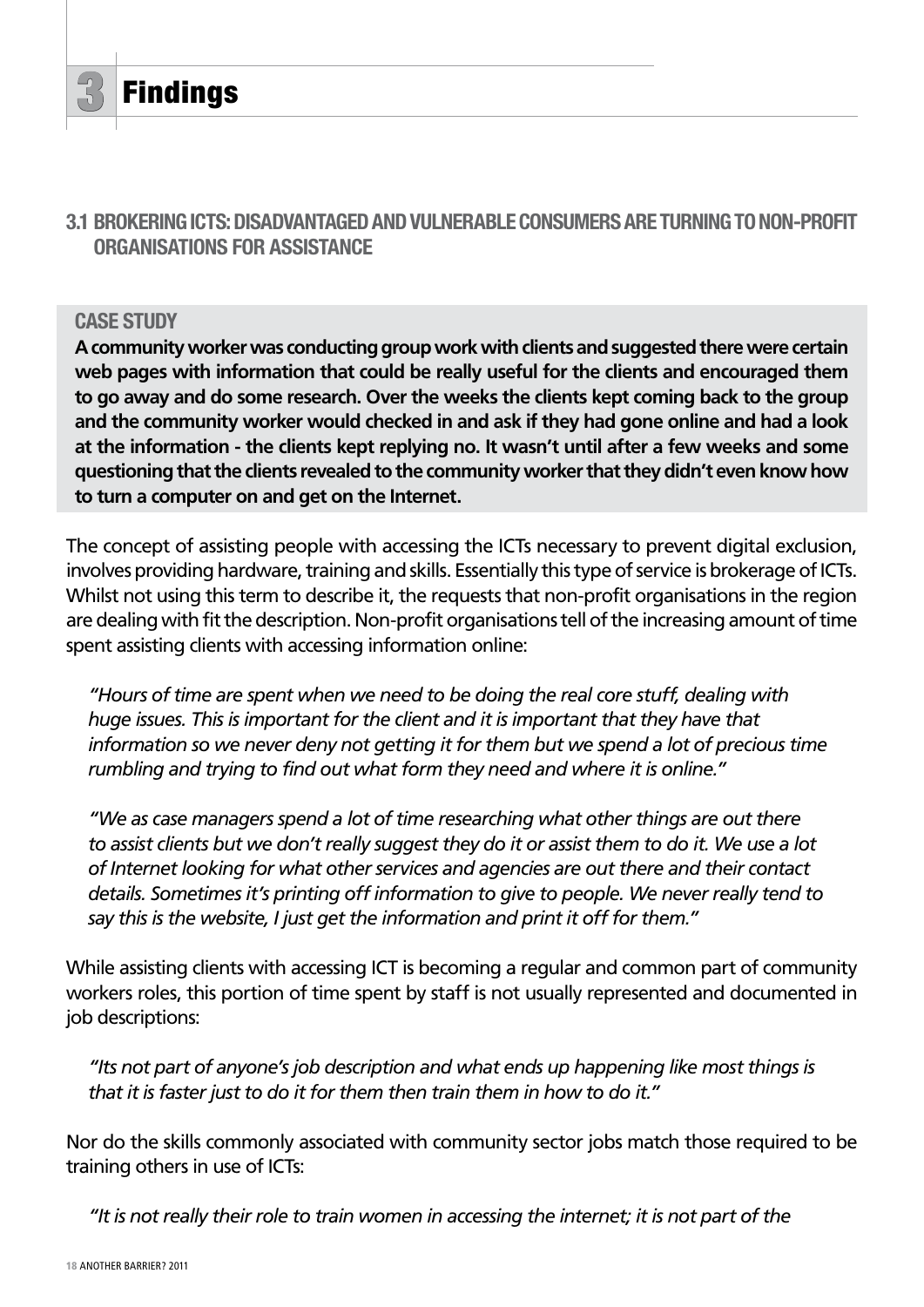*core case management. It is part of their job description is to be competent in using a computer but not to train others. But obviously they do assist from time to time but it's not part of their core job to train."*

Non-profit organisations were asked if they considered brokering access to ICT for their clients to be a part of their service delivery currently or into the future. A very small percentage of organisations have already considered this issue and have begun actively brokering ICT access:

*"We could and do assist people with brokeraging them to remain online, when the young people are at home and there have been some issues or they have got into trouble around excessive bills or being cut off and if the internet hadn't been cut off they would be at home more. We have often paid for people to get their internet access back on and stuff like that so we do brokerage that sort of thing."*

*"Obviously, we have already identified that and have implemented an IT service to complement the other services we currently manage. Ours is unique in that it is open to the general community."*

The majority of organisations however have either not yet considered this as a potential need or gap in service delivery, or do not see themselves as being appropriately positioned or having the appropriate capacity to fill the gap:

*"We are still down dealing with the day to day, that big picture stuff would have to come and hit us over the head with a rock, we'd have to be taken there and have it explained to us, it is not something we would have thought about."*

 *"I think we decided if a client really needed to access information we could support them doing that with them or for them at the computer but we couldn't just leave them at a computer because we just don't have the resources to do that."*

*"We couldn't say have the capacity to have three families in here tapping away on computers with their kids running around and we don't have any brokerage to offer childcare."*

The attitude of non-profit organisations to taking on a brokerage role can be explained by the nature of the community sector and funding which has moved to a one-off project funding model rather than an ongoing service delivery model. Consequently there is pressure placed on organisations to meet milestones and outcome based reporting requirements. Funding is given based on budgets for staffing. However if staff time is being taken up with a task that falls outside their job description (thus their funding guidelines) there is no incentive for non-profit organisations to broker ICTs.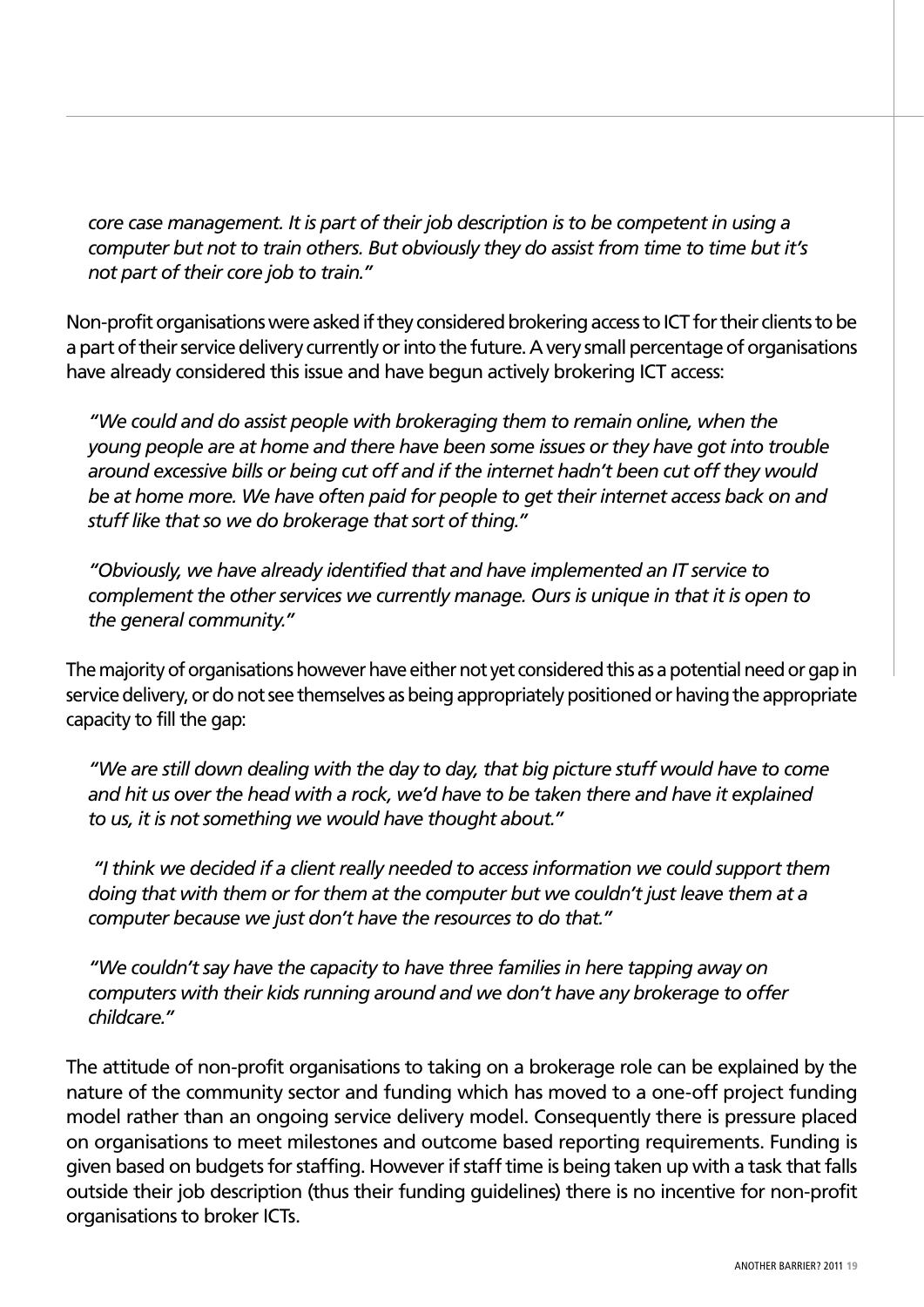# **3.2 Preparing to enter the 'E-Community': How Non-Profit Organisations are using ICTs to work with disadvantaged and vulnerable consumers**

#### **CASE STUDY**

**A financial counselling service assists Aboriginal people with financial advice and strategies for budgeting. The Project Worker promotes a tool to clients as a means of avoiding Humbugging. Humbugging involves someone taking a person to an ATM and waiting to have a look at their ATM slip to see if they have money and if they do, demanding it. This happens quite often, particularly to elders. The clients are taught that accounts attached to their key card have a tiered section where they can transfer money and it doesn't show up on the balance slip. Upon getting paid, clients are instructed to use Internet banking as early as possible in the morning, on a computer at home if possible and employ this strategy to avoid being hassled for money and humbugged.**

Outlining the utility of ICTs by non-profit organisations in the Northern Rivers Region contributes to building a picture of the non-profit sector's capacity to move into the NBN era and enter the 'E-Community' that could assist disadvantaged and vulnerable consumers.

Non-profit organisations were asked to detail any services or programs they were currently delivering using ICTs:

*"The online equipment shop, we have a equipment solutions service so people might be requiring household equipment like things to use in the kitchen or different equipment with brail or large print so we have an online shop so people can get online and order that stuff."*

"*Everyday, many different purposes, one can be simply just to give information about health issues, one can be to promote events and activities so there is quite a big email list of women in the community who do not wish to access services but may wish to support the project."*

*"We noticed that was a gap so part of the rationale of setting up the computers at the centre was to provide some free computer and Internet access for women so we find that a number of the women attending groups here would access the computers after the group and we have women who walk in."*

#### **Websites**

The use of a website for the purpose of promoting an organisation is sporadic with non-profits describing the content of those websites as being mainly aimed at the sector and the broader community, not at clients: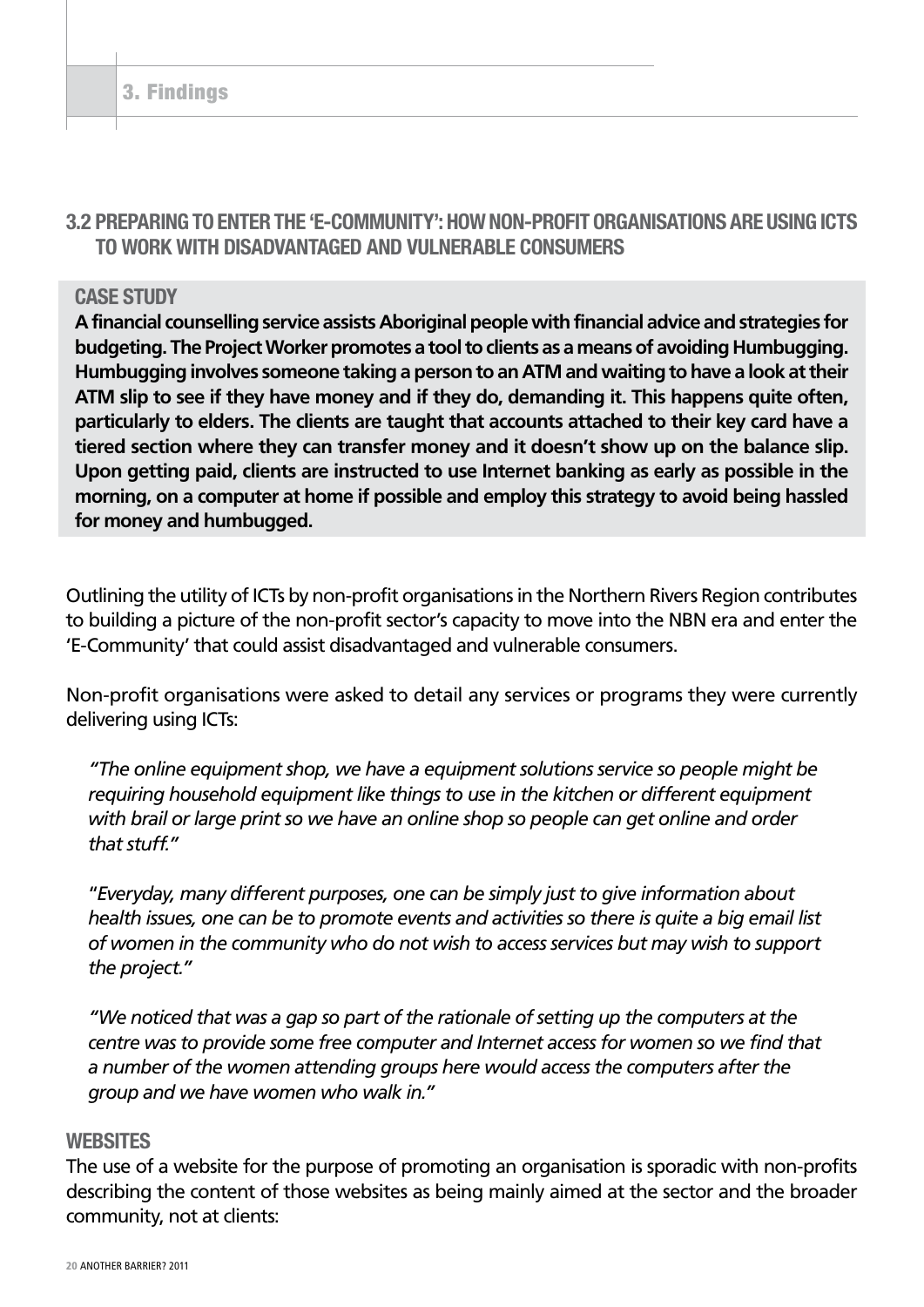*"Apparently we do which I didn't even know until the other day someone said something about our website and I said I wasn't aware that we actually had one, but admin has set one up. I don't know much about how websites work, it's not an interactive one it basically just has our address and phone number and that stuff. So you can't access our term calendar or referral forms."*

*"It's generally aimed at the sector which is interesting because the majority of our referrals are self-referrals because we are known, so that's why we need to have a better presence on the website. I guess the thing that has kept us from doing that for so long is that we haven't really had a need to with our client load. We are actually trying to find a better way to manage the client load that we have, promotion is not really something in the last five years that has needed to be done."*

## **Social Networking**

Very few organisations are using social networking as a tool to promote their service and to connect with clients. Those non-users state a range of concerns relating to the appropriateness of mainly facebook as a communication medium in the not-for profit sector:

*"We have been investigating it and looking at it, I'm on it but I haven't been using it as a tool yet, I'm on twitter as organisation but I haven't been utlilising it yet I've been waiting to see it's viability, whether it is something that is going to be utlilised by other people, but at this stage of the game I have been seeing other services are connecting to me or people who are interested in what is happening in the industry but not clients."*

 *"I think there is going to be some interesting policies around that because the social networking sites are moving a lot faster than the organisations have had time to consider the potential risks and ramifications of using that."*

This is in contrast to the few organisations that are embracing social networking and can see benefits in its uptake by non-profit organisations:

*"Whether we like facebook or not, whether we approve of it, it is providing people with instant access to things and in some regard that is really helpful, that lead in time to things can be shortened as a result of facebook if you want to do something next week and you have a network of 180 people who are interested in what you are doing and may respond to you."*

#### **Email**

Organisations use email to communicate with other workers both within and outside their organisations: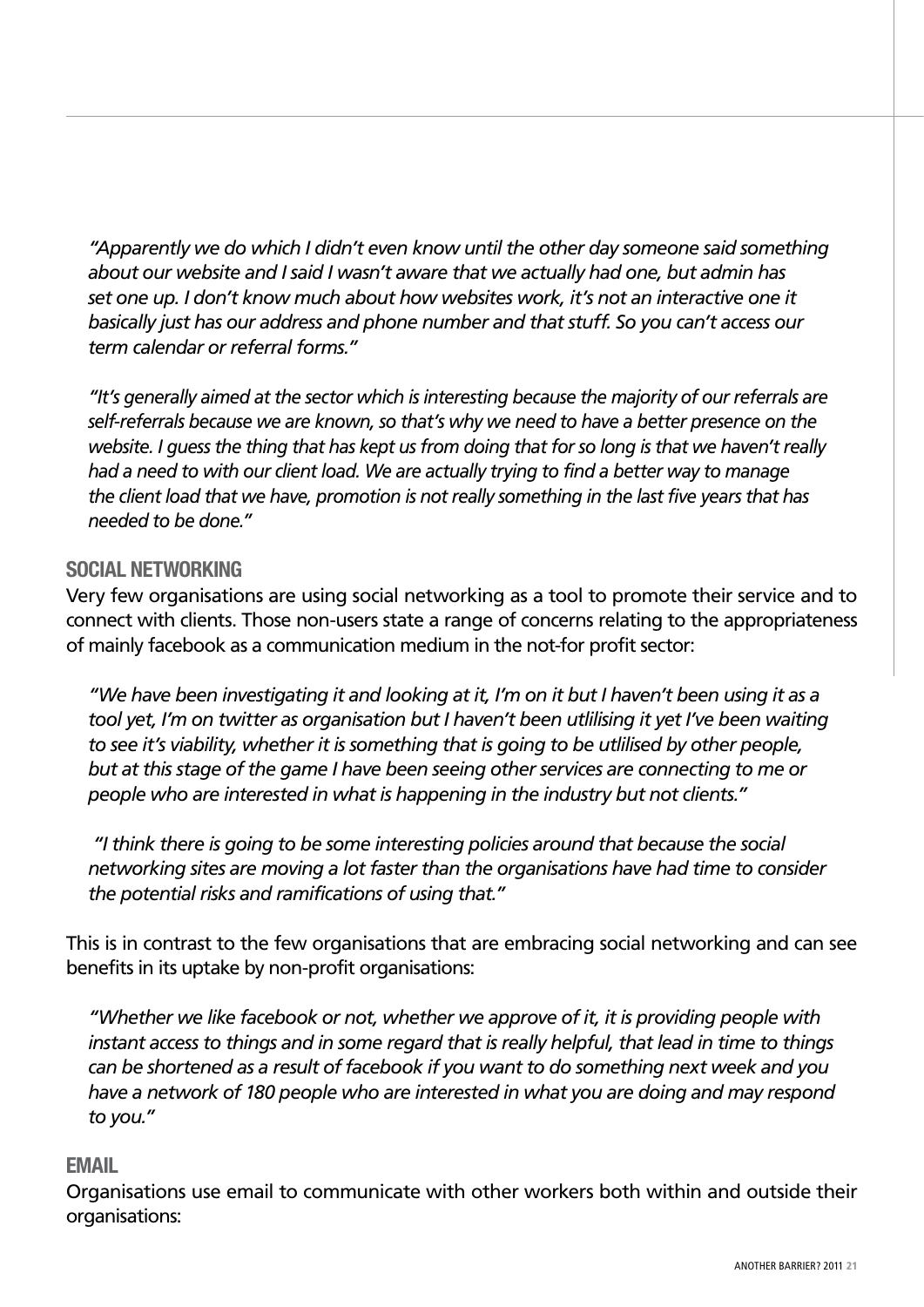*"I guess it's probably come as a natural progression for us because even internally to communicate with our staff who are blind it is important to put it in a format they can read so to do it digitally and put it in a format that can be emailed or put it up onto our intranet if not the internet."*

However, the majority of the organisations state that they do not use email as a means of communication with clients due to the fact that their clients do not use or know how to use an email account:

*"Because they don't use it, they don't have Internet access at their house, they are flat out having a phone line, most of the clients."*

#### **Text Messaging**

A small amount of organisations are using text messages as a means for communicating with clients in recognition of the increasing use of mobiles and as a means to adapting their approach to suit their clientele:

*"Yes most families have mobile phones so we do txt with them to communicate."*

*"We do texting because mobile phones don't always work in areas because with texting it will always get through because of the isolation that's where the phones are not good."*

*"A lot we are actually starting to increase so much that we've loaded txt buddy on to our computer which means we can text quickly from our computer, it's a free download where you can just use your keyboard to text from your phone. Which makes it a lot quicker but yes texting, young people quite often won't answer their phone but they'll respond to a text then we can ring generally so that happens."*

**3.3 AVAILABILITY OF COMMUNICATIONS TECHNOLOGY: THE BASICS BEFORE THE NBN AND UNIVERSAL Access**

#### **CASE STUDY**

**A Community Legal Service conducts an outreach service to a remote Aboriginal Community 100 km's from the nearest major town. A matter that would be straightforward for a person living in town, who would come into the main office, and have it sorted much more quickly can take an eternity for disadvantaged and vulnerable consumers in remote towns.** 

**People living in these communities have limited forms of transport, they rely on family or friends or hitch. Often they haven't got a mobile phone and depend on being contacted through an alternative mobile, however if that person isn't standing next to them when we ring the solicitor doesn't get through.**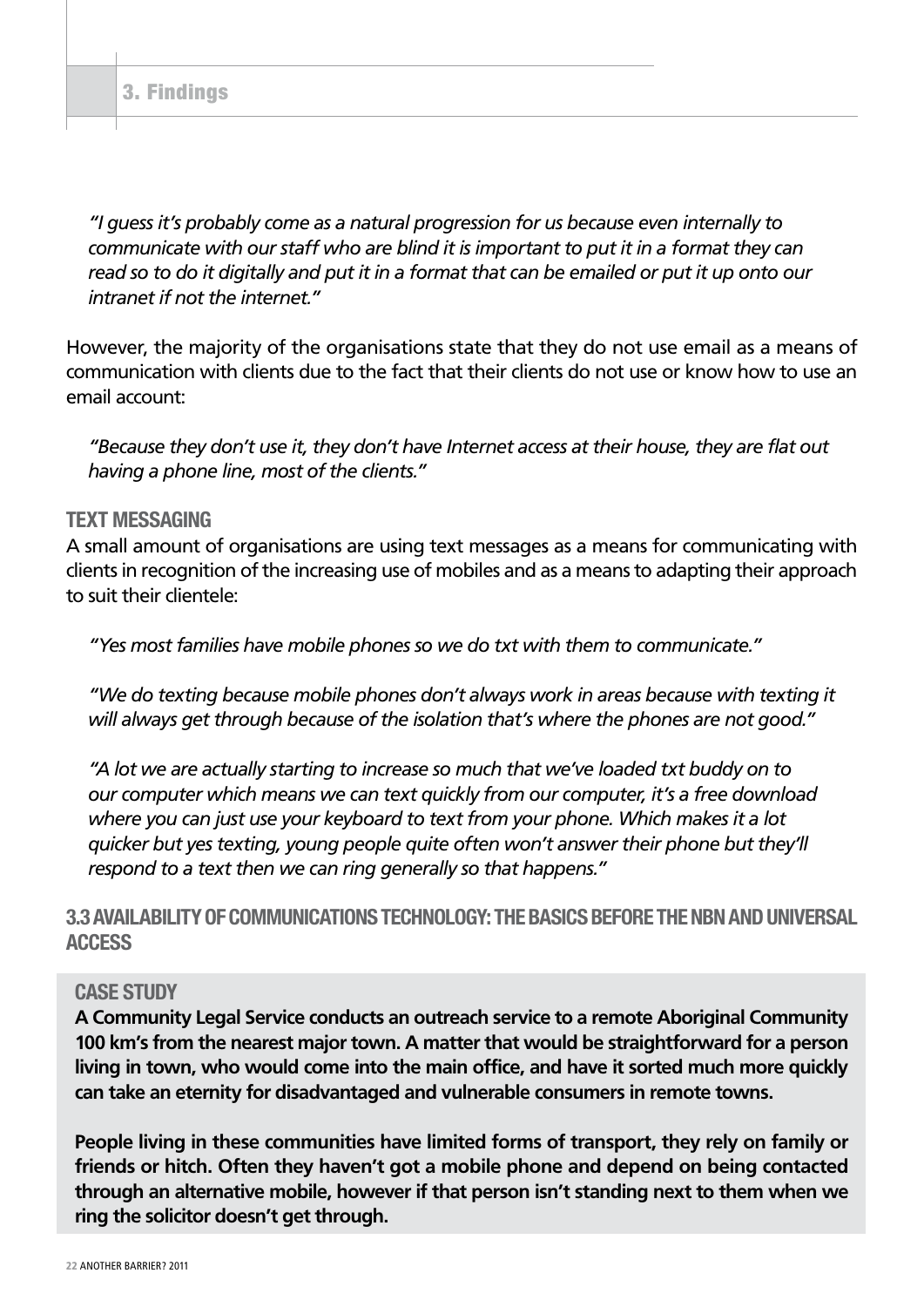**When a solicitor does go on outreach their ability to access legislation and precedence online is limited because there isn't any Internet coverage so, nor can they download forms or information for the client. Further hindering the process is the available staff resources, as workers can only travel in pairs for occupational health and safety reasons due the lack of mobile phone coverage in an emergency.** 

**As such a client who has been issued a fine through the state debt recovery office and has trouble making payments has their license suspended. While the matter is being sorted, which may be weeks or months, they are caught driving without a license, fined accordingly and the cycle of disadvantage continues**.

Non-profit organisations were asked about issues relating to the availability of a high-speed National Broadband Network for disadvantaged and vulnerable consumers in the future. However, discussion consistently returned to the lack of basic infrastructure currently available in the region. This focused on poor Internet and mobile coverage and its effect on contacting clients and conducting outreach work in remote areas:

*"The workers, to use their mobiles, they actually have to go out of their office and into the car park, its crazy."*

*"It's a huge issue for us because we require the Internet to be able to do research for legislation and for precedence online. It's really tricky for us because in a lot of instances we cannot access that particularly when we go to remote communities… we cannot rely on having access to these resources at our outreaches."*

*"It's part of our big challenges- finding the client and keeping in contact with the client is the major challenge, particularly with aboriginal clients that is a huge challenge when they are living in remote communities, where there is virtually no phones or mobile phone coverage it is a major challenge".*

Non-profit organisations, whilst acknowledging current limitations, still viewed a high-speed National Broadband Network as providing opportunities for developing and improving services for the benefit of disadvantaged and vulnerable consumers:

*"What would also be good, is between outreaches if you need to follow up on a clients matter it would be fantastic if we could have access to video facilities and be able to actually talk to clients and to see them and explain things and get documents sorted between outreaches."*

Perceptions of potential improvements differ, with current inequities in access experienced by remote Aboriginal communities reflected in relatively limited plans for technology: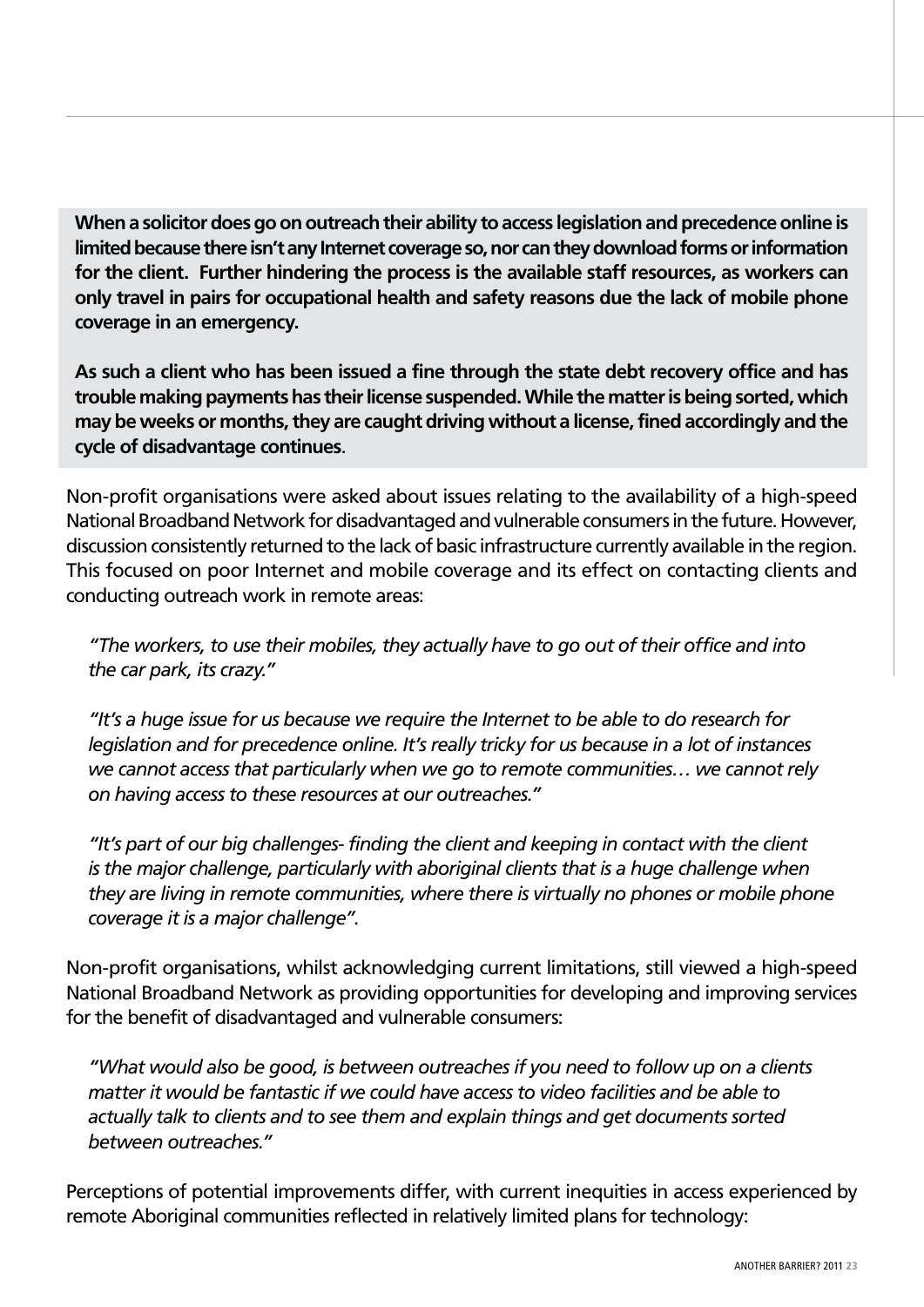*"Skype is great, especially if you can't get to a funeral, because getting to a funeral is always a big expense for indigenous people because you know. So if Internets were brought into all homes, then you can get long distance families, even for weddings and stuff like that to say hey sending our good wishes and you can see their faces it would be a way of bringing indigenous people into the twenty first century."*

*"Making instructional movies, I think that stuff is what I'd be keen to get into more, because that is a really easy way- a lot of our clients are used to watching movies they aren't used to reading books so something like that can be easier for them to get that information."*

Several non-profit organisations agree that disadvantage in availability of ICTs correlates to socioeconomic status and believe the National Broadband Network is going to widen the gap between haves and have nots:

*"Quite frankly I don't think it is going to make a huge difference to our client base, I think it is going to make a huge difference to middle Australia, but I don't think it is going to make too hoots of a difference at the end of the day to people from disadvantaged backgrounds, for all those reasons."*

*"I think that will work really well for middle class people who just themselves see that as their right and they would find it and access that service really well, the people who are vulnerable who are disempowered, who are unsure, who financially can't or don't have the equipment, I think that is just another barrier."*

*"That's probably the biggest part of it- there are the people who can and the people who can't and the people who can't are going to do without a hell of a lot of other stuff to try and meet that need and that is already happening"*

The views of these non-profits and the experiences of their clients emphasise the importance of ensuring universal access to the NBN so that already marginalised groups are not further left behind in the digital age.

# **Affordability and Accessibility: Still barriers to be overcome**

The issues of affordability and accessibility are overwhelmingly evident when non-profit organisations discuss the barriers disadvantaged and vulnerable consumers face in receiving assistance, information and resources. This is both in seeking support from non-profit organisations and the ability of organisations to make and remain in contact with clients who are in need.

For disadvantaged and vulnerable consumers, the ability to afford the basic hardware required to access the Internet is the first barrier: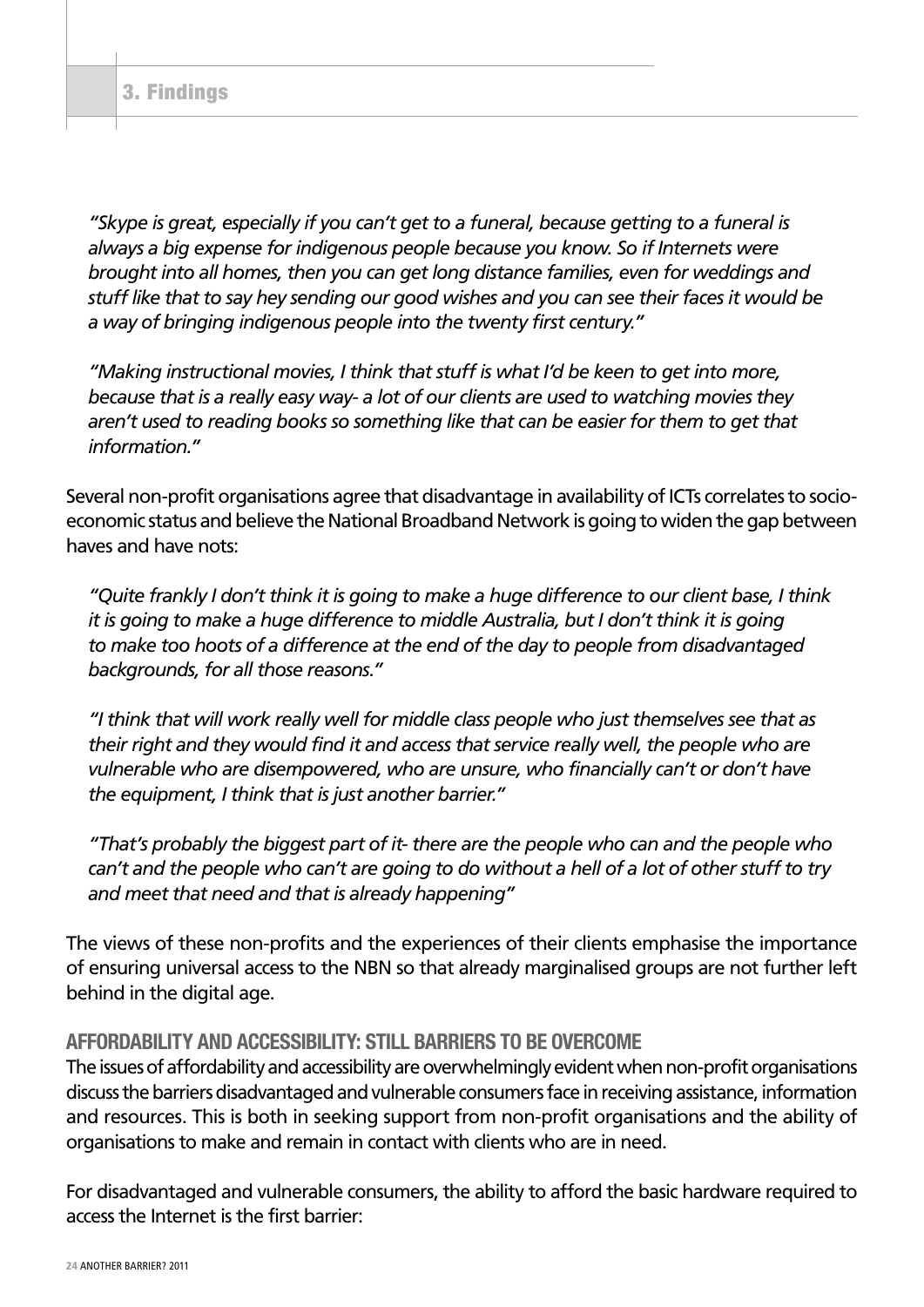*"...we have given her the old computers and the old printer, but then the issue for her is she can't afford if there is something going on with the printer and she needs repairs. It is sort of a bit of a catch twenty-two."*

*"I think probably the biggest problem for some people is just having the computer in the first place. There have been a few clients who haven't had access to a computer and they really wanted to do that."*

Whether or not in possession of the hardware, the ability to afford an Internet connection is yet another layer of disadvantage for vulnerable consumers, preventing access to online information and resources:

*"The Internet again, it is the cost, we have families who pretty much live from pay to pay, you know in terms of their budget and it is really hard for them to find an extra 20 or 30 bucks. For some of our families that is always going to be an issue."*

*"The speed is a real issue because people who are blind particularly are downloading big audio files so there is a burden there as far as cost and time and the equipment used for accessing the broadband network has to be accessible."*

Further discussions on affordability throughout the research revealed that the cost of renting a landline has meant that many disadvantaged and vulnerable consumers are moving towards reliance on mobile phones for their primary contact:

*"Because a lot of families do not have landlines anymore so that's what most people have because landlines rent's rent isn't it and you are paying for nothing, most families have mobile phones."*

However for some clients, the cost of maintaining a mobile phone connection is still prohibitive:

*"Some of our families just work on credit and it could be a week or more before they could afford to get more credit so it is an issue for them and landlines, a lot of them have incoming calls only because they have bills they haven't been able to afford."*

When disadvantaged and vulnerable consumers cannot afford to maintain an Internet or landline connection or credit on their mobiles, non-profit organisations report a struggle to communicate with their clients.

*"Over the years when we have upgraded our computers we have actually given her our old computers and she is one of those ones who has a mobile phone but never has any credit on it so trying to contact her is a nightmare."*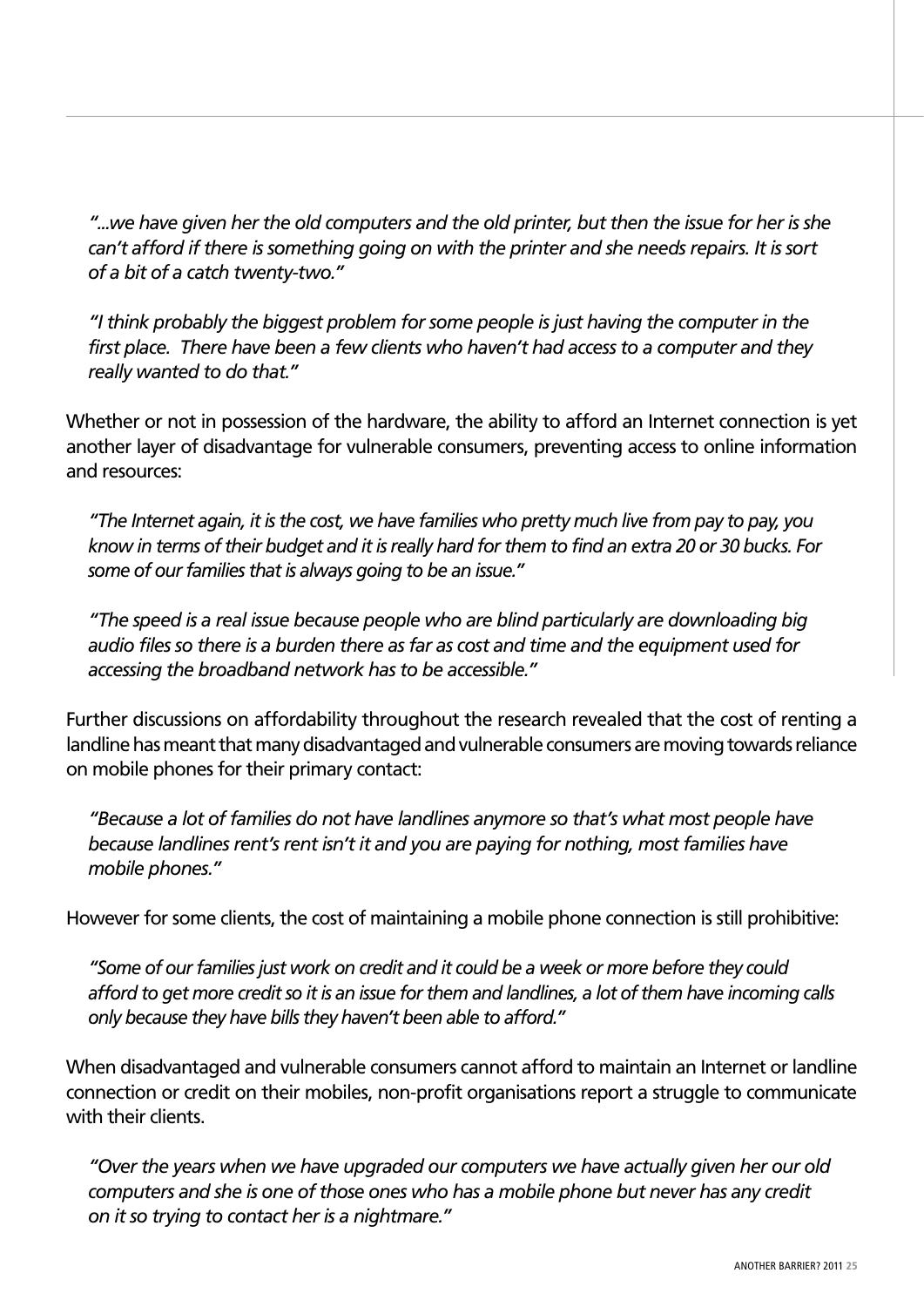Due to the financial constraints that prevent people from having the Internet connected to a computer in their own home, non-profit organisations are observing an increase in lower socioeconomic groups accessing the Internet via mobile phone. Clients are also finding creative ways to stay in touch by trying to circumvent affordability challenges:

*"I was just talking to a young woman last week who said that the Internet credit on her phone lasts longer than her mobile phone credit so she heavily relies on facebook to communicate with everyone because she runs out of phone credit regularly."*

However, community workers note that clients often have difficulty understanding the actual costs of mobile services:

*"When you've got the mobile it's the cost, cause people aren't frightened to send a text because they think oh well they sorta have an idea of the cost, that's probably under 20 cents so they are not too frightened to do that but then as soon as they press the button that goes into the net people say 'oh no turn it off, its going to use all my credit, don't do it don't do it' and they, you know, go into a freak out. So you think all of a sudden they have no concept of how much that is going to cost"*

They also note the importance of the social connection that mobile phones can represent, even if clients have run out of credit:

*"Most of them have mobile phones and for people who are really unstable they are a really important lifeline- not just if they are in crisis but for security we talk about it a lot that mobile phones are a real sense of security and something they can hold onto".*

*"Quite often actually when you think about it and it's actually been really handy, you realise the importance of having those mechanisms for young people particularly how isolated they become without them even when they don't necessarily have credit on their phone, or they don't have a lot of access to the internet, having the hardware is a security".* 

Adding to basic affordability issues of maintaining a connection, non-profit organisations voiced concern about excessive bills and debt related to managing usage within limits:

*"People are moving away from computers and accessing phones so it is important to have limits as people are getting themselves into debt as opposed to being bothered to sit down and use a free Internet service."*

Affordability and accessibility are intrinsically linked and prevent disadvantaged and vulnerable consumers effectively engaging ICTs. Of concern is that too often it is the most vital engagement,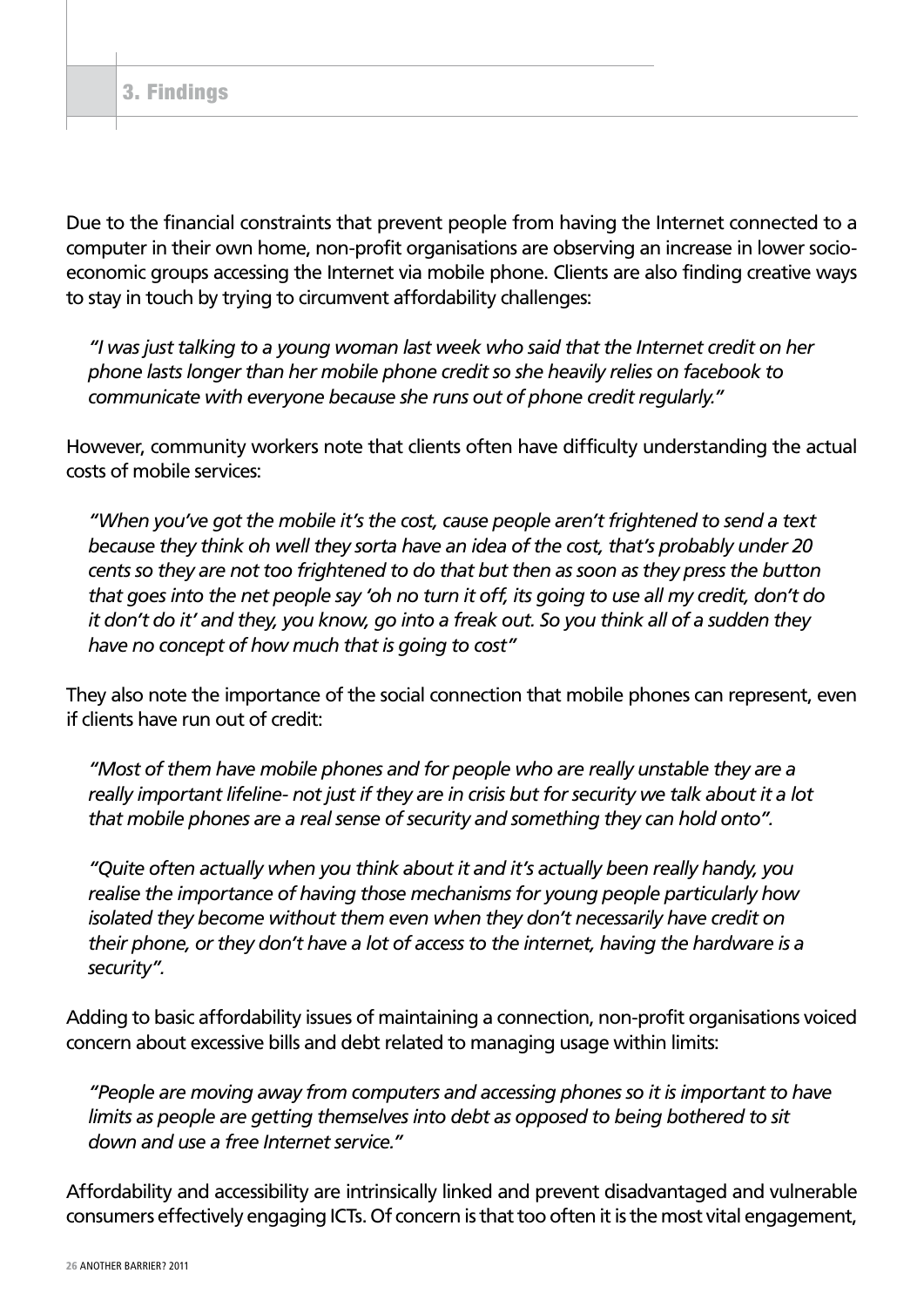with the non-profit organisations providing essential services, which are impacted upon. These barriers must be removed as a first step in improving access to assistance, thus improving the lives of disadvantaged and vulnerable consumers.

**ICT in the priority of need: The Digital Divide is compounding disadvantage** Disadvantaged and vulnerable consumers living in the Northern Rivers Region, are faced with existing barriers such as isolation, distance between towns and consequently available transport:

*"This is an issue for people who are blind because people who are blind don't drive so you're totally reliant on public transport or on friends and relatives so in regional areas many people try to access community transport and public transport to be able to get around so particularly people with low incomes who have other barriers to accessing the community."*

*"Probably only 5% of the guys we have even have their license so most of them are either having to walk or catch a bus. This is what I mean, so a lot of them have to do that, so they don't and they don't get that service and they are just stuck in a cycle."*

Non-profit Organisations also highlight the precedence that family responsibilities and the management of health and welfare take over engaging with computers and the Internet:

 *"Inherently our target group clients are less educated for many reasons, there is drug alcohol, mental health issues and I think we would be silly to say that that doesn't impact on their ability to run a long with mainstream life and go home and sit on the lounge and play with the computer"*

*"A lot of our clients- they have young babies and toddlers and they are overwhelmed and they are tired because of their circumstances so to think that they have an hour or two at the end of the night to sit down and work their way through a website, all they want to do is sleep because they are so sleep deprived…their capacity for time…if they had an hour free at night they would sleep they wouldn't want to be on the computer because they are exhausted."*

The priority that ICT plays in the lives of the disadvantaged and vulnerable is illustrated when non-profit organisations were asked to describe their clients' abilities to make a complaint about a communications service or provider:

*"That's the least of their problems- a bill for a phone"*

*"When you've got someone screaming at you that they are about to be thrown out of their house it is not up there as a priority."*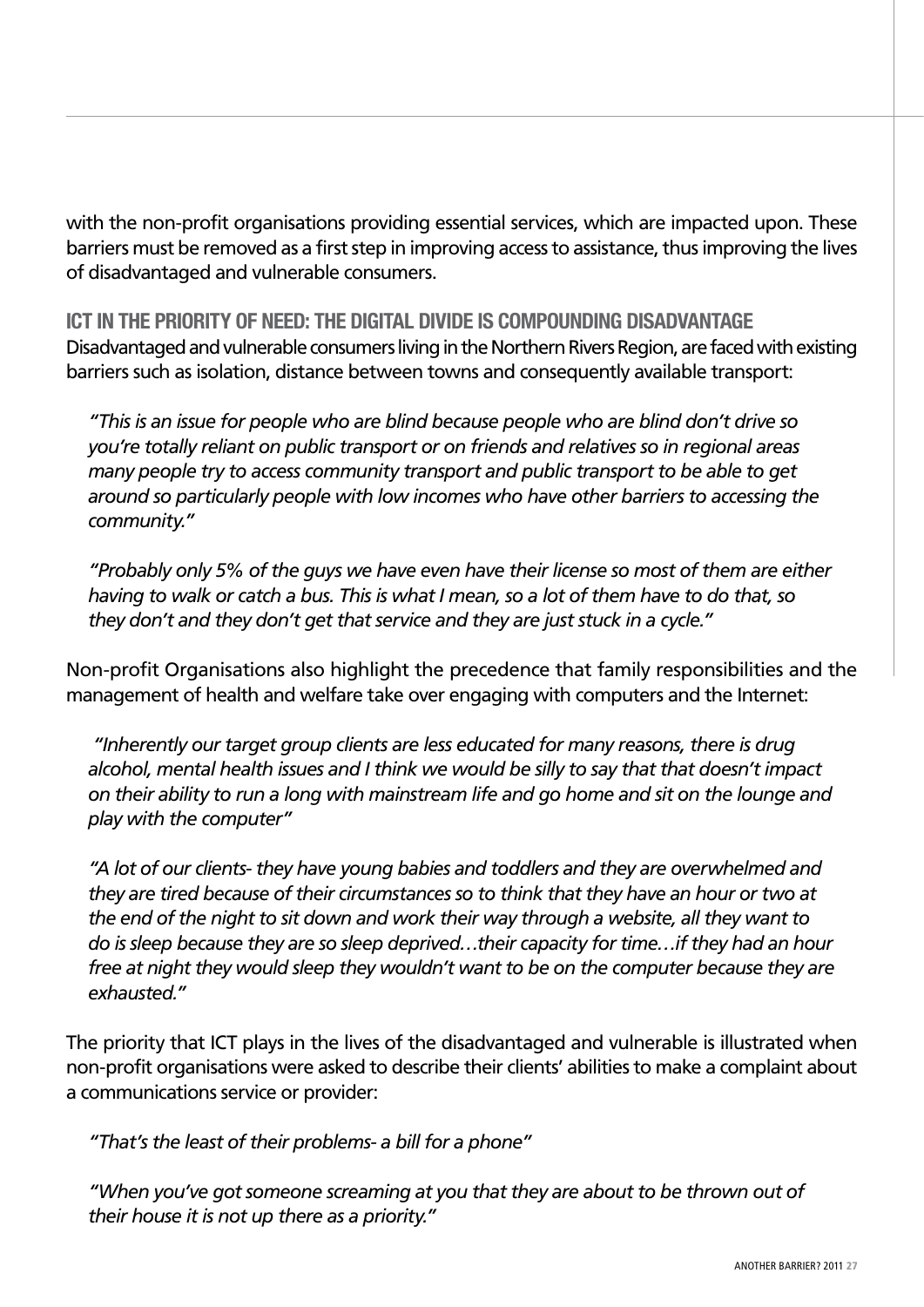*"For that- no- you've usually got other things like rent or like their house is being destroyed, all their furniture is being destroyed- like really expensive things, phones being ripped off the wall and women having to make up stories about how that happened."*

*"It depends how powered, confident and how well people are doing as to how confident they are to make a complaint. I mean its hard for people to make a complaint about their housing and their centre link stuff which is pretty important around their kids or the treatment of their kids so in terms of their phone and their internet stuff I don't know."*

The notion of disadvantaged and vulnerable consumers' confidence in using different forms of ICTs is described to be lacking due to a fear of technology. Again this fear then inhibits people from accessing important information and resources that could be of assistance:

*"They've got no great interest in these things, they are frightened of them. They don't necessarily think to search for help online they generally seem to ask people they trust or people in a similar situation to them a lot of word of mouth which might come from calling their friends or hearing about it or being told about it by another service rather than looking online."*

*"There is a lot of trust issues with the internet…so women rely on the phone and they call me and ask me and we build rapport over the phone and then they may give me their email address to be put on an e-group to find out, at least they know who I am and where it is coming from, because issues around sexuality can be quite sensitive for individuals and they may be wanting to protect themselves and understand confidentiality and the BCC function and all of that."*

#### **Digital Literacy**

Further behind the way that clients relate to ICTs, is a lack of confidence in their skills and abilities, again this impacts upon the assistance disadvantaged and vulnerable consumers receive from non-profit organisations:

*"They have limited literacy and numeracy skills anyway and that is important. They've got no confidence, they've got no great interest in these things, they are frightened of them and it costs money to have them. It's not going to change whether a family breaks down and whether they are still going to have those issues; it's not going to change their ability to get around and to access services."*

*"It would be fantastic if we could have access to video facilities and be able to actually talk to clients and to see them and explain things and get documents sorted between outreaches. But for some clients that would be quite intimidating so it's not always a solution that works unless there is a lot of support at the other end to use the technology"*.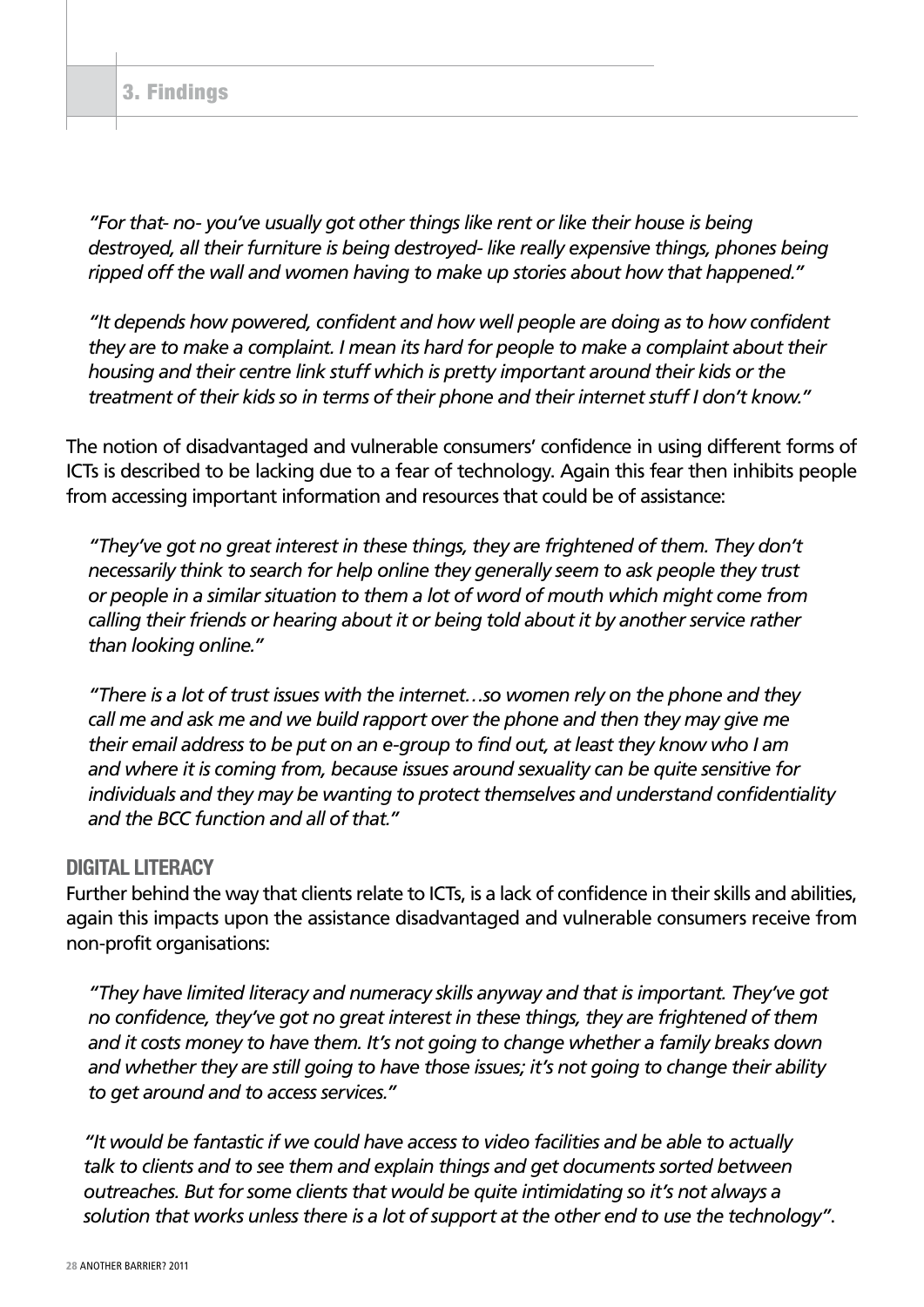The day-to-day challenges of life in a regional area combined with the characteristics of lower-socio economic groups and a lack of skills and confidence in using ICTs continue to override ICT in a priority of need. While advancements in technology are perceived to make peoples' lives easier, it is the case for disadvantaged and vulnerable consumers in the Northern Rivers that ICTs are compounding and contributing to inequities faced:

*"It's like Centrelink sending them documents when there is a flood, they can't get in, they say come in for an appointment, they don't have a phone and they get cut off because they didn't meet that appointment, we deal with that everyday."*

*"So when you are going to introduce it into community centres and community halls you*  are going to need somebody out there to show the community how to use it or have *somebody out there who is available is that realistic? Of course it is, we are going to have to sort it in some way or is there going to be a new layer of disadvantage, is that another thing they are going to be disadvantaged by?"*

Disadvantaged and vulnerable people in regional areas have a number of factors that influence the way they choose to live their lives, and many of these do not lend themselves to a reliance on ICTs. So in order for these people to become empowered communications consumers, policies must be put in place to ensure alternative routes are available. This will contribute to a more equitable society, which doesn't require crossing the digital divide, but allows for a way to go around it.

# **3.4 Into the NBN Future: Recognising and supporting the non-profit sectoras intermediaries in the consumer chain**

Non-profit organisations are in contact regularly with disadvantaged and vulnerable consumers due to the nature of their ongoing need for assistance in a range of areas. This contact has been reported throughout this research to more often involve assistance with accessing forms online and making contact with clients via mobile telephones, than training clients in the use of ICTs to seek out information independently. Non-profit organisations recognise the value of ICT to empower, and see this as an important part of their role in assisting disadvantaged and vulnerable clients:

*"The spirit of the community sector, no matter what agency you work for, is to empower your clients, it's one of the key principles of self determination etc, in terms of technology. So it is that sector of the community that is illiterate that needs to be trained in order to be empowered to use this stuff."*

*"On average the more complex the needs of the client and the more disadvantaged they are, the less likely they are to be online and because that is where the majority of our client base traditionally has been, that's where we need to be offering services."*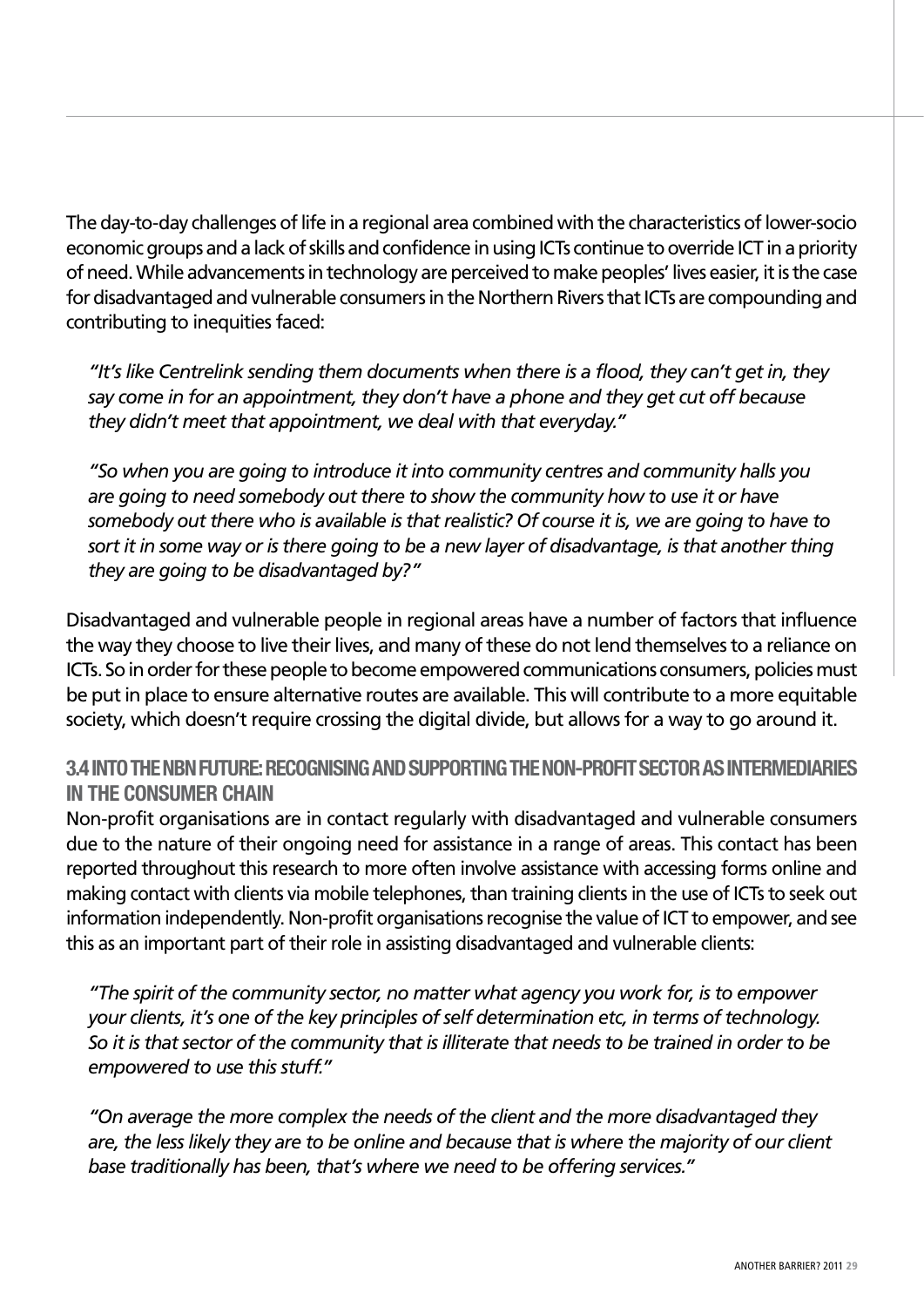Essentially this process of brokering ICT requires a certain level of skill, time and resources from non-profit organisations. Presently many organisations are attempting to fill this gap with the resources currently available to them, however the skills of staff to deliver ICT access and training to disadvantaged and vulnerable consumers are discussed by many non-profit organisations as barriers to delivering services to clients via ICTs:

*"We recently did a workshop and we put it on a thing- it was audio, not even audiovisual. Still can't work out how to put it on the website. We had calls after the forum that they would love to have heard the lecture and I said well we will eventually put it on the website."*

*"I'm the contact, because the coordinator doesn't have email access so they send it to me."*

*"…there is a certainly a level of lack of willingness to move parts of the service to online. I would like us to stop writing telephone messages on bits of paper and make that electronic."*

With an increased use of ICTs in response to the needs of clients, organisations speak of the difficulty in maintaining ICT systems and hardware:

*"Our book keeper is responsible for the financial management, all the administration, the purchases, all the supplies and…IT"*

*"I've gone from someone who works with people to someone who is trying to fix ICT all the time and I hate it because that's not what I want to be doing, I want to be working with people and managing programs in the best way we can and I know we have to do that. It's not that I hate ICT it's just that I hate the time that spent in my role that has to be the fallback for fixing technology."*

*"Our admin person who doubles as the guru, the fix-it guru so people access her a lot around what do I do, where do I go, that sort of thing."*

It is also apparent that the skills of organisations vary- from organisations that do not have the time and resources to assist with access to and deliver services over ICT and those who have managed to begin taking that step:

*"I suppose different organisations are different and if people within the organisation who are making these policies or talking about things or having these conversations are not people who greatly use that technology themselves they are not going to think about it that much and that is something that I have become really aware of. There is a whole lot of stuff that has accelerated out there that we are kind of lagging behind."*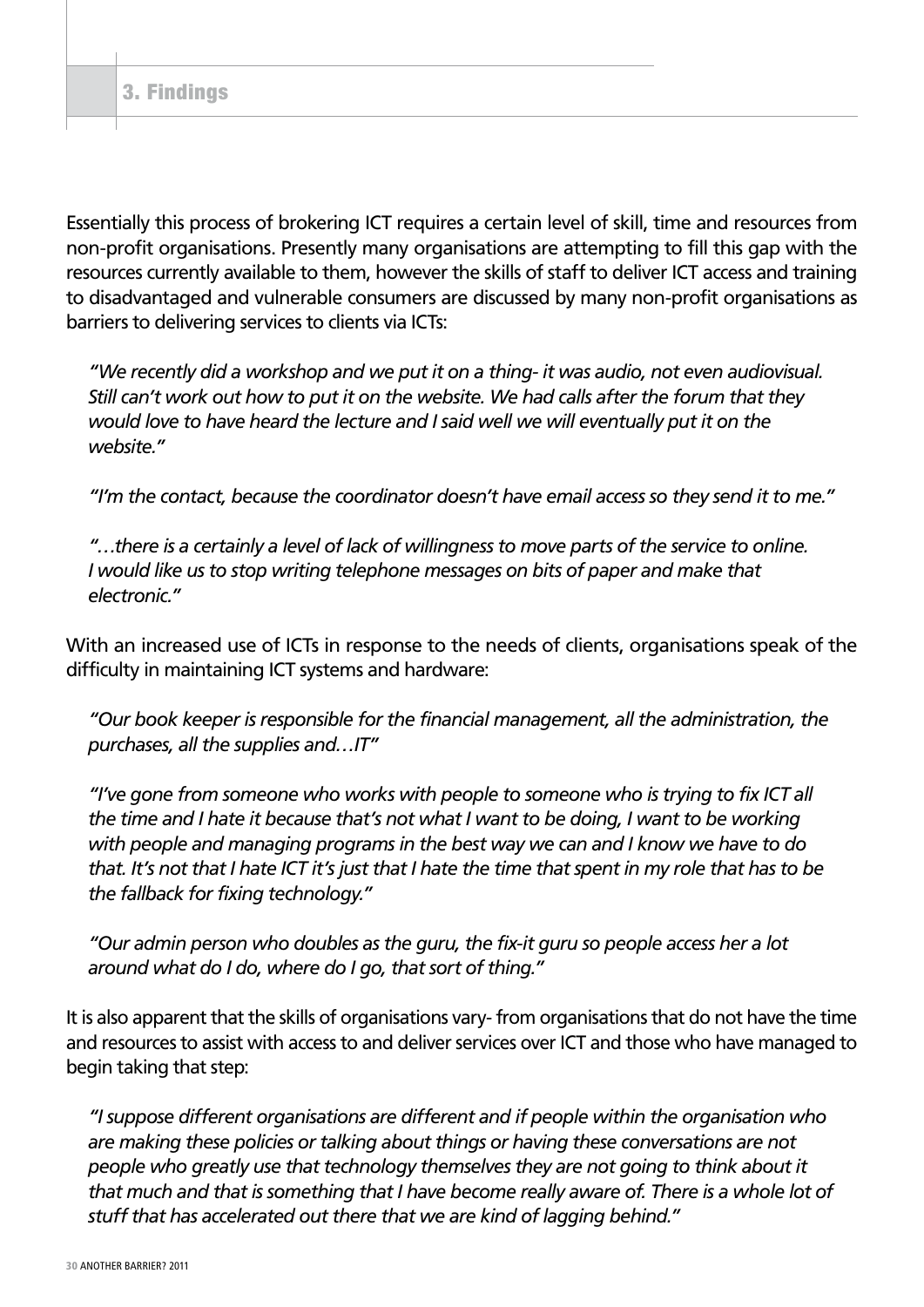Interestingly, those organisations who struggle to find the time and resources tend to be more crisis driven services with clients who often present with issues that arise as a matter of urgency. Whereas the organisations that work with clients who are vulnerable but are still stable i.e. have lived with their disadvantage for quite some time due to illness or disability and seek assistance to manage ongoing challenges tend to have had the experience and resources over time to begin to adopt ICTs into their mode of service:

*"You have got to have people within the organisation who have the time and the skills to do it and our time has to be taken up with what we are doing now."*

As non-profit organisations skills sets vary so too will their training needs and the ways in which they require support:

*"Without knowing what it could be improved to its difficult to say and how that could impact, without having any IT knowledge myself, look anything could be improved I guess- I think education for workers is really important in IT."*

What becomes evident is the role that non-profit organisations play in the consumer chain and the importance of providing support and training to the sector:

*"It will help to have really good access to broadband will help but there will be a lot of training around the community sector and we need more people who are engaged and interested in ICT to get us through that."*

While at the same time as supporting non-profits to improve organisational capacity, there is a need to recognise the role non-profit organisations play in the consumer chain. Unless support for the non-profit sector is provided, these consumers will remain at a disadvantage due to organisations not being skilled enough to help them:

*"Access to the net from my perspective rubs off on clients because you are doing things more efficiently, I can print up letters now, I might be accessing information from the family law access website- I can look up the law without having to cart one of those big books around, you know it just makes such a difference to me and that clearly, the client is getting the answer on the spot, they don't have to wait for me to get back to the office the next day, it might be a week before they hear from me again. This way they are getting all the information the need in one appointment; before I had to say sorry I don't have that in my head I will have to check that when I go back to the office."*

There was also a distinct theme throughout this discussion for the need for funding bodies to firstly acknowledge that brokering ICT is becoming an essential part of non-profit organisations' roles in assisting disadvantaged and vulnerable people.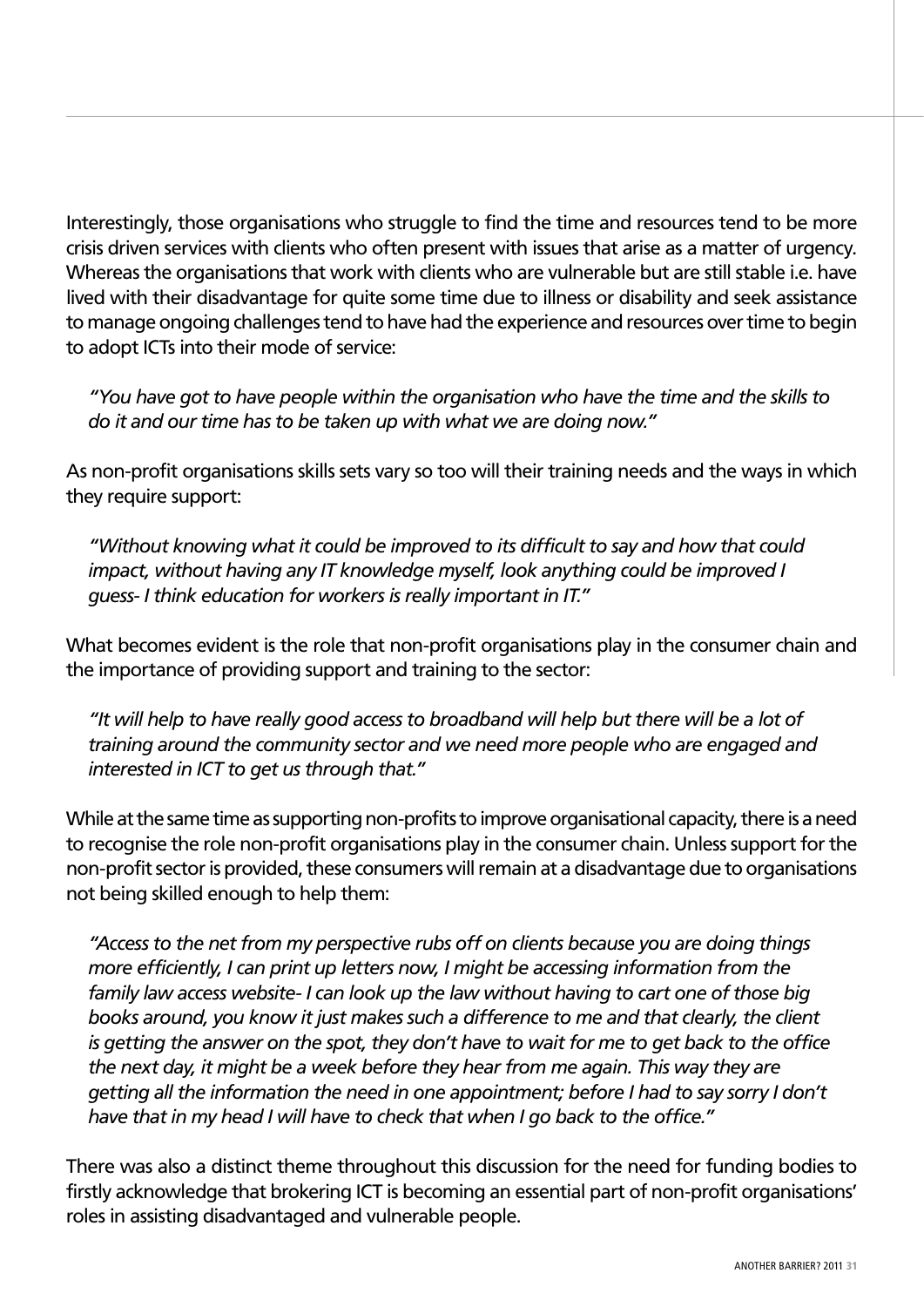#### 3. Findings

*"I think what we do need to do is get funders to understand proper resourcing of knowledge management, that's getting people up to date."*

*"There isn't any specific allocation- it is not mentioned in our agreement that we have to provide Internet access as part of our provision of services to clients, so I think you'll find how services tend to spend their budget varies."*

*"We are not overly funded services and we are funded to provide very specific services…I think the need for computers to be used a lot more in delivering services to clients, helping them to access specific information or for them to be able to come in here and spend time to access, would probably need more funding or specific funding for that purpose. I think on what we are currently funded at we couldn't incorporate that any more than we already do because we don't have the resources to do it."*

Non-profit organisations see that the government need to be taking the lead in moving forward to a broadband-enabled third sector, and evidencing this with adequate funding and support:

*"You have got to have the resources and I'm sure in the future there will be more funding which is specific… but currently it's not an option."*

*"Certainly if government departments got together and thought right, we need to work together on that, here you go let's make a component of your service delivery around supporting people through their communication needs, or whatever it is, no problem. But what NGOs are really good at doing is that you just pick up that slack and then you just do more for less"*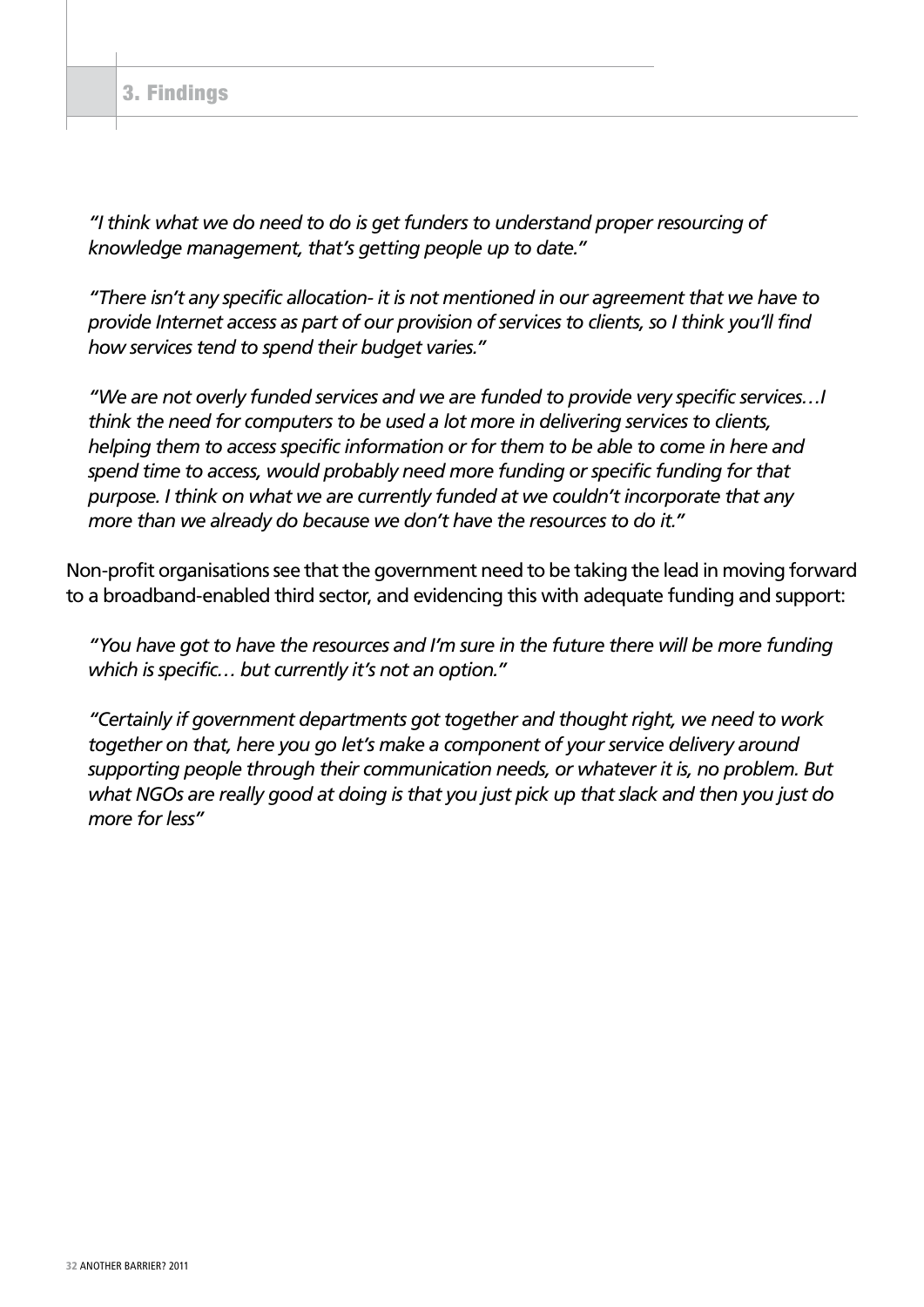The National Broadband Network has the potential to significantly improve the lives of<br>
Australians by engaging and connecting people, organisations and the government in new<br>
and exciting ways. Making transactions in the he National Broadband Network has the potential to significantly improve the lives of Australians by engaging and connecting people, organisations and the government in new and exciting ways. Making transactions in the digital economy will become commonplace when going about day to day activities, such as making purchases, conducting business, and resources to interact in a digitally enabled society, the ease of use and cost and timesaving will mark the NBN era as a time of great progress.

There are others in society, for whom the NBN will become yet another barrier to overcome. These people, the disadvantaged and vulnerable, posses a different set of priorities based on lived experiences of poverty and hardship. For these people it is not a matter of being able to save time by making online transactions, instead it is about not being able to afford to make the purchase or pay the bill. Then not being empowered to advocate for oneself in the debt recovery process. It is not about having a fast Internet connection to be able to use Web 2.0 technology to seek medical advice for your children, but about possessing the skills and hardware to use these technologies. Then if this is not possible, being able to locate and travel to an appropriate service or facility that does.

# **4.1 Addressing Inequities**

Accessibility, availability and affordability remain barriers for disadvantaged and vulnerable consumers both in their current use of ICTs but also looking forward to the era of the NBN. It is important to note that the issues for disadvantaged and vulnerable consumers in regional areas can vary from counterparts in metropolitan areas and geographic factors and local issues still affect access.

# **RECOMMENDATION:**

The findings of this report should be used to contribute to awareness of the unique issues affecting regional disadvantaged and vulnerable consumers and to ensure that the needs of this group are advocated for in the development of the policy of high-speed broadband.

# **4.2 Maintaining alternative access modes**

The difficulties that disadvantaged and vulnerable consumers have with ICT access makes alternative access points to information very important.

It should remain standard practice for the government and the non-profit community sector to provide the alternative for people to:

- Receive information in hard-copy
- Communicate with organisations using traditional methods i.e. the opportunity speak to a representative in person
- Not be forced into online only services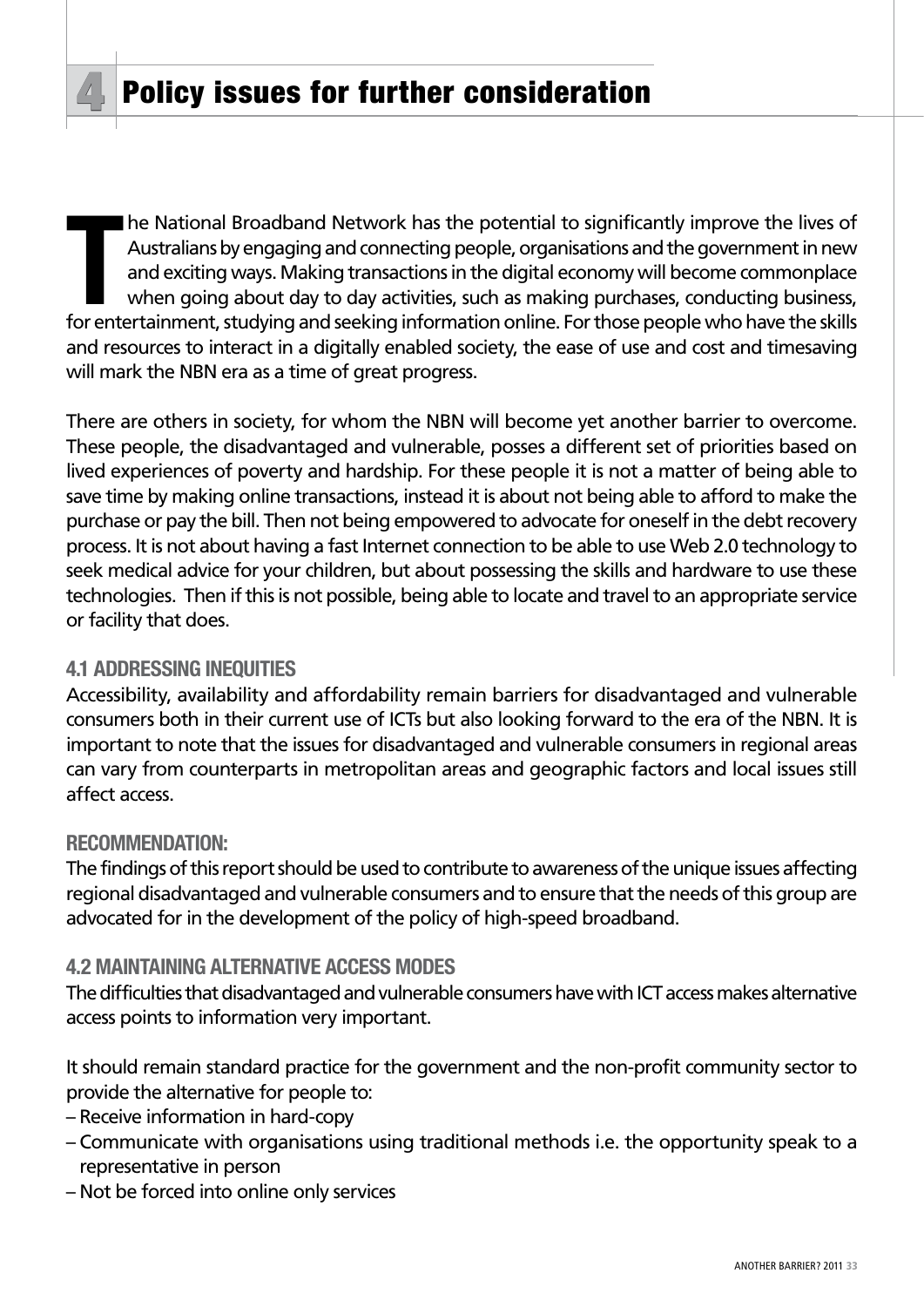# **4.3 Supporting Non-Profit Organisations**

Non-Profit Organisations need appropriate support from funding bodies to be adequately resourced to effectively broker access to the NBN for disadvantaged and vulnerable consumers.

# **RECOMMENDATION:**

Government funding bodies must recognise brokering ICT as part of the critical role non-profit organisations play in providing services to disadvantaged and vulnerable consumers. This can take place by ensuring:

- Funding is made available specific to ensuring that non-profit organisations have the necessary ICT hardware and software.
- Specific funding is made available to assist non-profit organisations to train their staff in ICT skills and use.
- In the funding process for non-profits, organisations should be asked to consider what resources need to be allocated specifically to ICT, including as part of project work, and the time to be spent using ICTs by community workers both independently and also to assist clients.
- Non-profit organisations should clearly communicate any use of ICTs in the job descriptions of their workers
- Training bodies and institutions that prepare community sector workers should include ICT skill development, and the ability to train others, as core components of curriculum.

# **4.4 Complaints**

Roughly half of the organisations interviewed were aware of the Telecommunications Industry Ombudsman but those who were aware, were of the opinion that dealing with this body would be too difficult and onerous for their clients. This was put down to the inability of disadvantaged and vulnerable consumers to prioritise making a complaint about a telecommunications provider due to other concerns they face.

#### **RECOMMENDATION:**

Making complaints and ensure that their processes are accessible and inclusive for disadvantaged and vulnerable consumers in regional areas. This may be done by the TIO better capturing and considering the demographics of consumers who are making complaints so their services can be tailored further. The TIO may also consider the role non-profit organisations play in advocating on behalf of disadvantaged and vulnerable consumers in regional areas, in reviewing how it delivers community education and services to this sector.

#### **4.5 Harassment**

When discussing the use of mobile telephony by women who are victims of domestic violence, one organisation detailed the harassment that takes place stating- "Women can get 100 phone calls in one night because of the convenience of the mobile phone because they know they are going to have it and the majority of people are going to have it quite close to them so for some women it is a really strong stance to not answer that and that it is definitely harassment." The worker was asked women seek to or advised to seek to have this redressed by approaching their